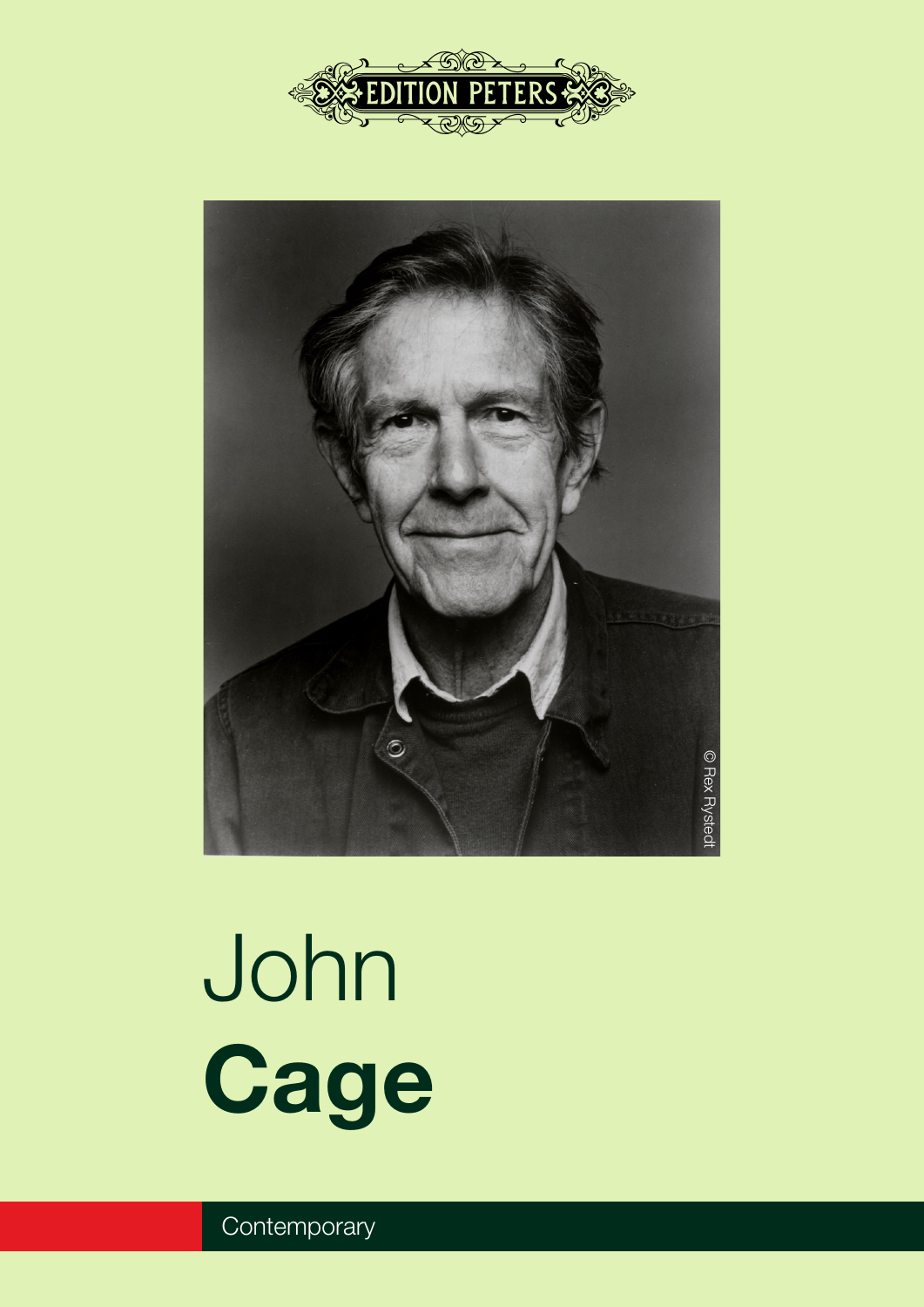John Cage wurde am 5. September 1912 in Los Angeles, Kalifornien, geboren und starb am 12. August 1992 in New York. Er studierte Geisteswissenschaften am Pomona College. Zu seinen Kompositionslehrern zählten Henry Cowell und Arnold Schönberg.

Cage war gewähltes Mitglied der National Academy und des Institute of Arts and Letters der USA und wurde sowohl in den Vereinigten Staaten als auch in Europa mit zahllosen Preisen und Ehrungen ausgezeichnet. Er erhielt Kompositionsaufträge von den bedeutendsten Konzertveranstaltern der Welt und nahm bis zuletzt an vielen Veranstaltungen aktiv teil.

Die stimulierende Wirkung, die Cages Werk auf die Musik und Kunst des 20. Jahrhunderts ausübte, und die Folgen seines Schaffens können kaum ermessen, geschweige denn kritisch beurteilt werden. Unbestritten ist, daß die Entwicklungen in der Musik unserer Zeit ohne Berücksichtigung seiner Musik und seiner Ideen nicht verstanden werden können. Die Erfindung des präparierten Klaviers und seine Arbeit mit Schlaginstrumenten führten ihn zur Entdeckung und Erforschung einzigartiger und faszinierender Möglichkeiten, die zeitliche Dimension von Musik zu strukturieren. Er ist allgemein anerkannt als Initiator und führende Figur auf dem Gebiet der indeterminierten Komposition mit Hilfe von Zufallsoperationen. Diese kurzen Notizen mögen ergänzt werden durch ein Zitat von Arnold Schönberg, der über Cage gesagt hat, er sei ein "genialer Erfinder".

Leipzig London New York C. F. Peters Ltd & Co. KG Peters Edition Ltd C. F. Peters Corporation Talstraße 10 2 – 6 Baches Street 70 – 30 80th Street 04103 Leipzig Contact Condon N1 6DN Glendale NY 11385 Deutschland UK USA  $\mathbf{F}$  +49 (0) 341 9897 9231  $\mathbf{F}$  +44 (0) 20 7553 4034  $\mathbf{F}$  + (1) 718 416 7822

 $\boxtimes$  stefan.conradi@editionpeters.com  $\boxtimes$  james.joslin@editionpeters.com  $\boxtimes$  gene.caprioglio@editionpeters.com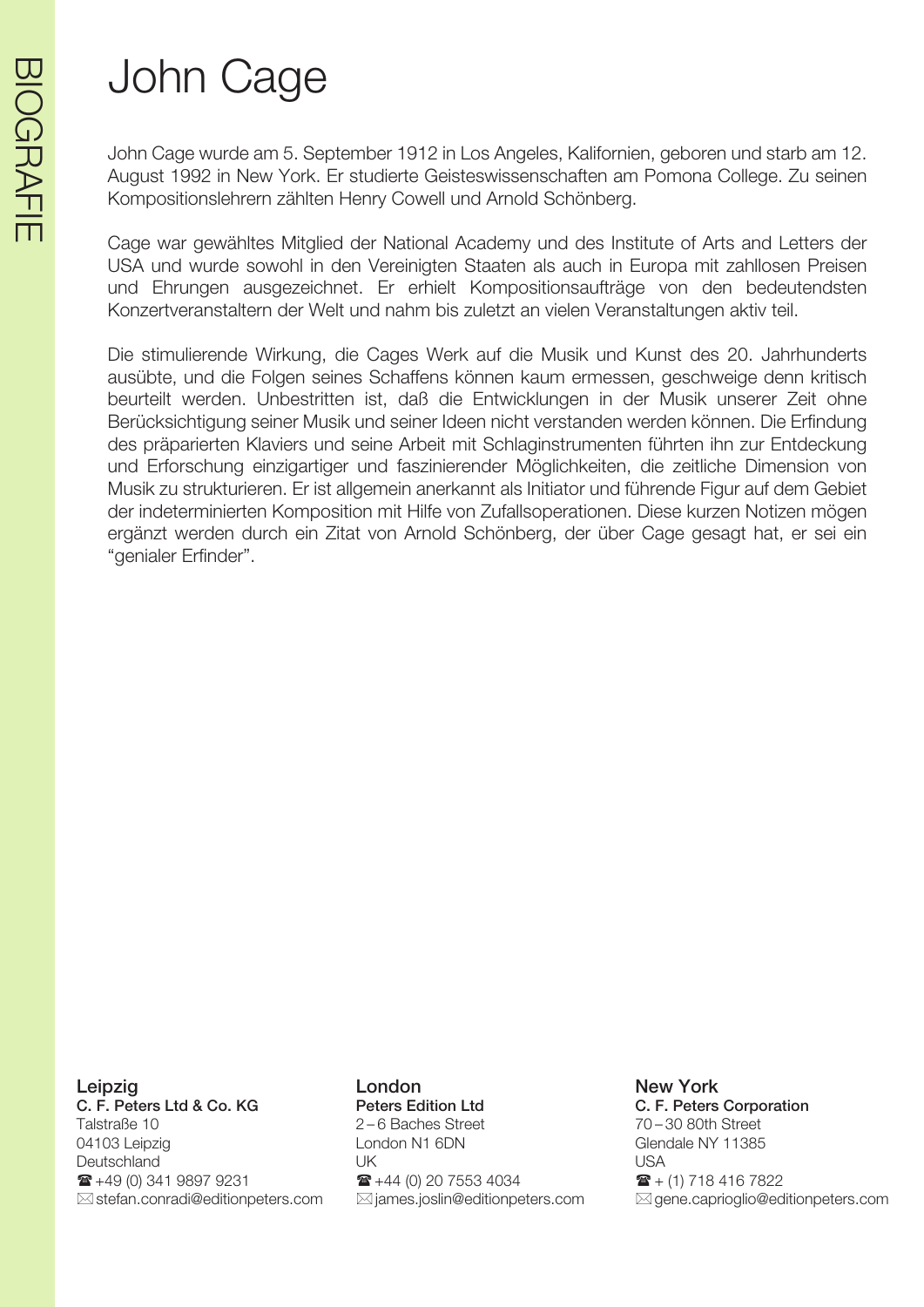

"I have nothing to say, and I am saying it, and that is art"

John Cage was born in Los Angeles in 1912. He studied with Richard Buhlig, Henry Cowell, Adolph Weiss and Arnold Schoenberg. In 1938 Cage composed the first prepared piano piece Bacchanale, for a dance by Sylvia Fort. In 1951 he organized a group of musicians and engineers to make the first music on magnetic tape. In 1952, at Black Mountain College, he presented a theatrical event considered by many to have been the first "Happening".

In 1949 Cage received a Guggenheim Fellowship and Award for the National Academy of Arts and Letters for having extended the boundaries of music through his work with percussion orchestra and his invention of the prepared piano. He was elected to the American Academy of Arts in Sciences in 1978, and to the American Academy of Arts and Letters in 1988. In 1982 the French Legion d'Honneur made Cage a Commandeur de l'Ordre des Arts et des Lettres.

He was commissioned by a great many of the most important performing organizations throughout the world, and maintained a very active schedule. It would be extremely difficult to calculate, let alone critically evaluate, the stimulating effect and ramifications that Cage's work has had on 20th century music and art, for it is clear that the musical developments of our time cannot be understood without taking into account his music and ideas. His invention of the prepared piano and his work with percussion instruments led him to imagine and explore many unique and fascinating ways of structuring the temporal dimension of music.

He is universally recognized as the initiator and leading figure in the field of indeterminate composition by means of chance operations. Arnold Schoenberg said of Cage that he was an "inventor – of genius".

Among Cage's best-known musical works are three Constructions for percussion (1939–41), Sonatas and Interludes for prepared piano (1946–48), In a Landscape for piano (1948), Concerto for Prepared Piano and Orchestra (1951), 4'33" (1952), Radio Music for 1–12 radios (1956), Concert for Piano and Orchestra (1957), Fontana Mix (1958), Aria for solo voice (1958), Song Books for solo voice (1970), Apartment House (1976), Freeman Etudes for solo violin (1977–80), Ryoanji for various instruments (1984), and the various "number pieces" (1988–92) beginning with One for solo piano (1988).

Cage is the author of numerous books, including Silence (1961), Notations (1969), M (1973) and For the Birds (1981). His graphic works include Not Wanting to Say Anything About Marcel (1969) and the Mushroom Book (1974).

John Cage died on August 12 1992, aged 79.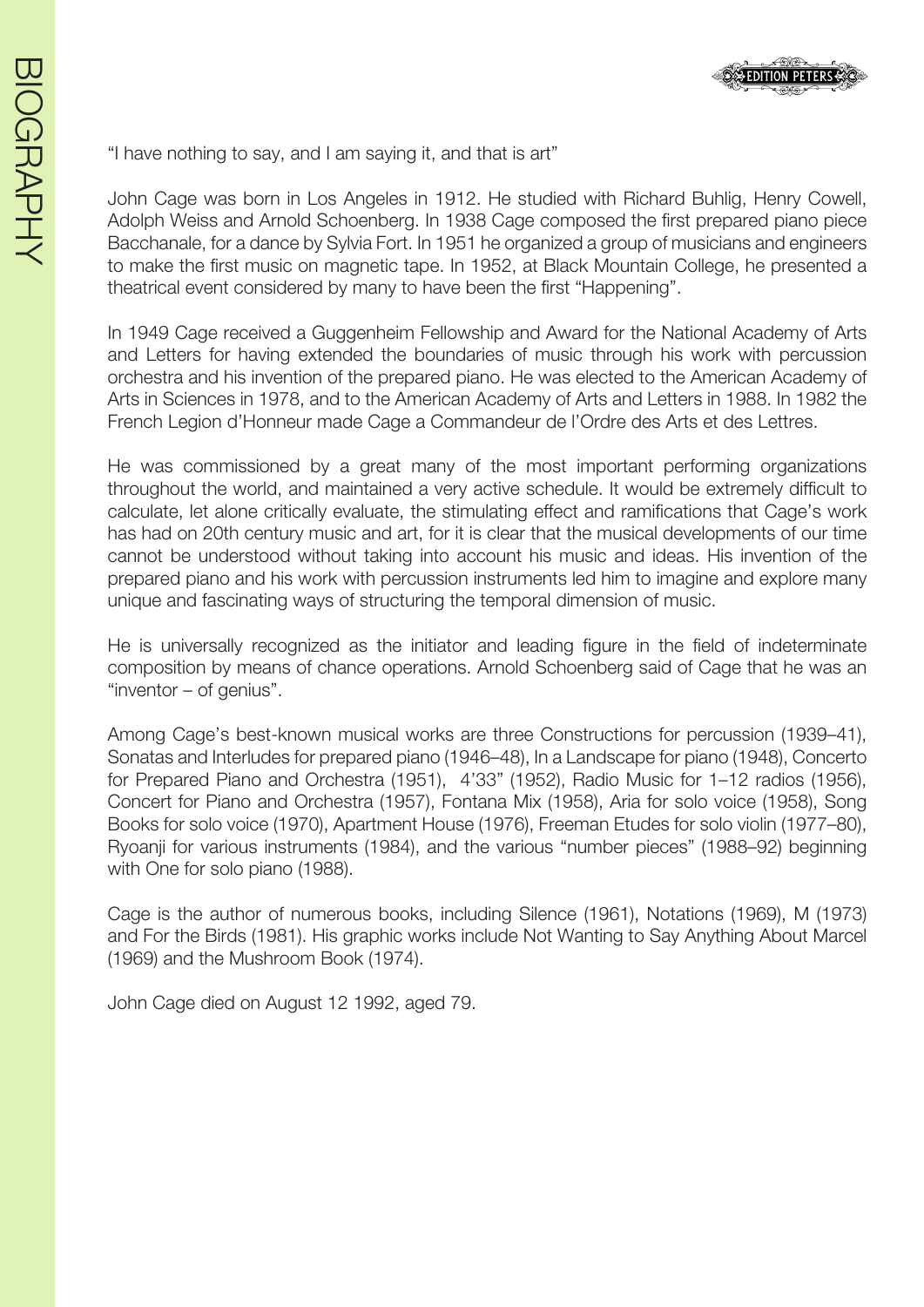# Solos

26'1.1499'' for a String Player (1955) 26 minutes for Solo String Player EP 6779

27'10.554'' for a Percussionist (1956) 27 minutes for Solo Percussionist EP 6778

#### 31'57.9864'' for a Pianist (1954) 32 minutes for Solo Prepared Piano EP 6780

#### 34'46.776'' for a Pianist (1954) 35 minutes for Solo Piano EP 6781

4'33'' (1952) Tacet, any instrument or combination of instruments. EP 6777 EP 6777a (original version) EP 6777c (Centennial Edition)

4'33'' (No. 2) (0'00'') (1962) Solo to be performed in any way by anyone. EP 6796

59½'' for a String Player (1953) 1 minute for Solo String Player EP 6776

Amores (1943) 9 minutes for Solo Prepared Piano EP 6264

#### And the Earth Shall Bear Again (1942) 3 minutes for Solo Prepared Piano In *Prepared Piano Music 1940–47,Vol. 1* EP 67886a

Aria (1958) for Solo Voice of any range (To be used alone or with FONTANA MIX or any parts of CONCERT) EP 6701

ASLSP (1985) 20 minutes for Solo Piano EP 67070

Bacchanale (1940) 6 minutes for Solo Prepared Piano In *Prepared Piano Music 1940–47,Vol. 1* EP 67886a

Bird Cage (1972) 12 Tapes to be distributed by a single performer in a space in which people are free to move and birds to fly EP 6810

Cheap Imitation (1977) 35 minutes for Solo Violin EP 66754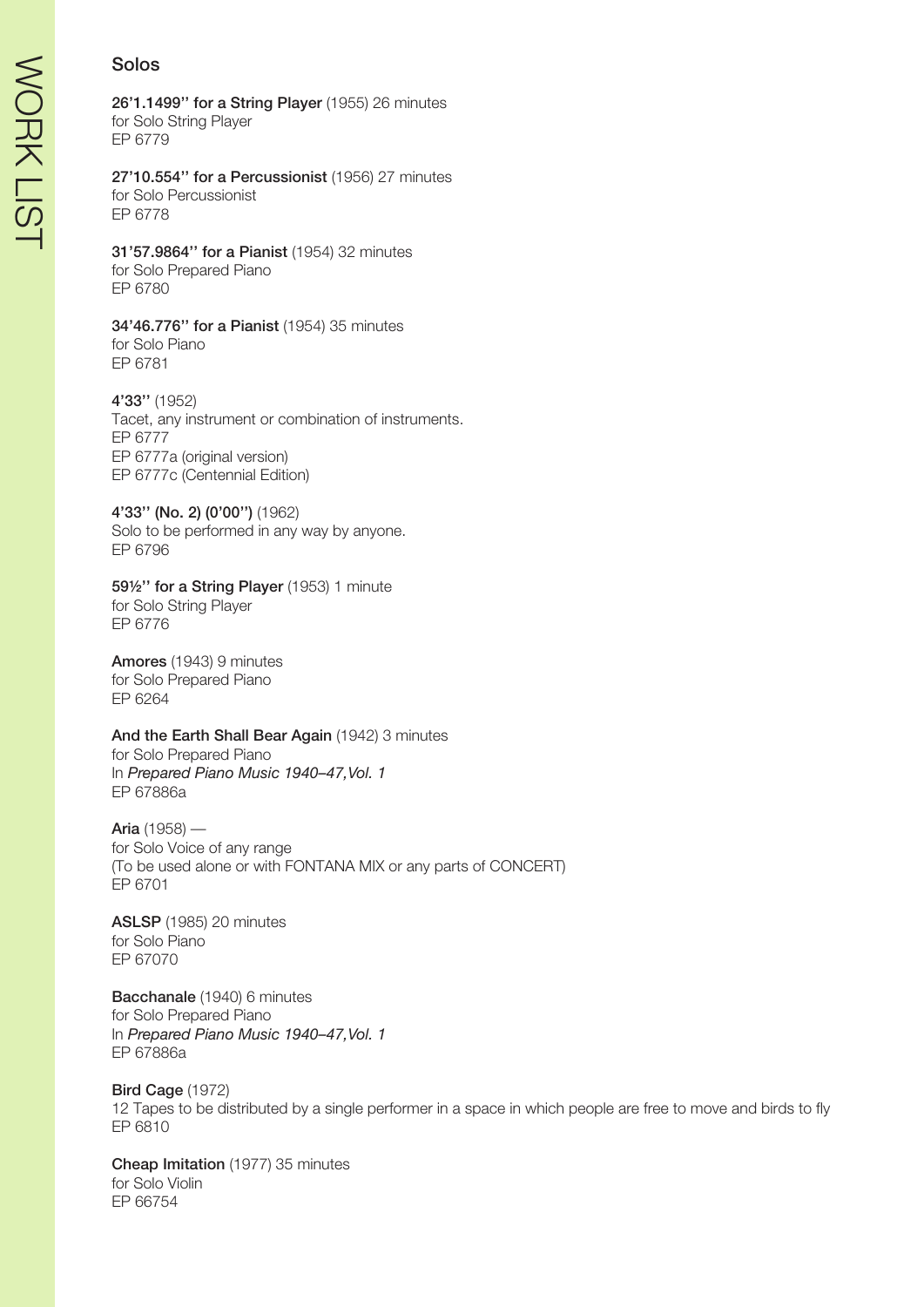Cheap Imitation (1969) 35 minutes for Solo Piano EP 6805

**Chess Pieces** (1944) 8 minutes for Solo Piano EP 68110

Child of Tree (1975) 8 minutes for Solo Percussion (with Amplified Plants) EP 66685

Chorals for Violin Solo (1978) 6 minutes for Solo Violin EP 66762

cComposed Improvisations No.1 (1990) 8 minutes for Solo Steinberger Bass Guitar EP 67318a

#### $c\mathcal{C}$ omposed Improvisations No.2 (1990) 8 minutes for Solo Percussion

EP 67318b

 $c\mathcal{C}$ omposed Improvisations No.3 (1990) 8 minutes for Solo Percussion EP 67318c

# Daughters of the Lonesome Isle (1945) 12 minutes

for Solo Prepared Piano In *Prepared Piano Music 1940–47,Vol. 2* EP 67886b

Dream (1948) 5 minutes for Solo Piano In *Piano Works 1935-48* EP 67830 Version arranged for solo percussion by Thad Anderson also available

Eight Whiskus (1985) 10 minutes

for Solo Voice EP 67051 for Solo Violin EP 67051a

Electronic Music for Piano (1965) for Solo Piano and Electronics EP 6801

Etudes Australes (1975) for Solo Piano EP 6816a/b (books I and II) EP 6816c/d (books III and IV)

Etudes Boreales I-IV (1978) 15–20 minutes for Solo Piano EP 66327

Etudes Boreales I-IV (1978) 15–20 minutes for Solo Cello EP 66328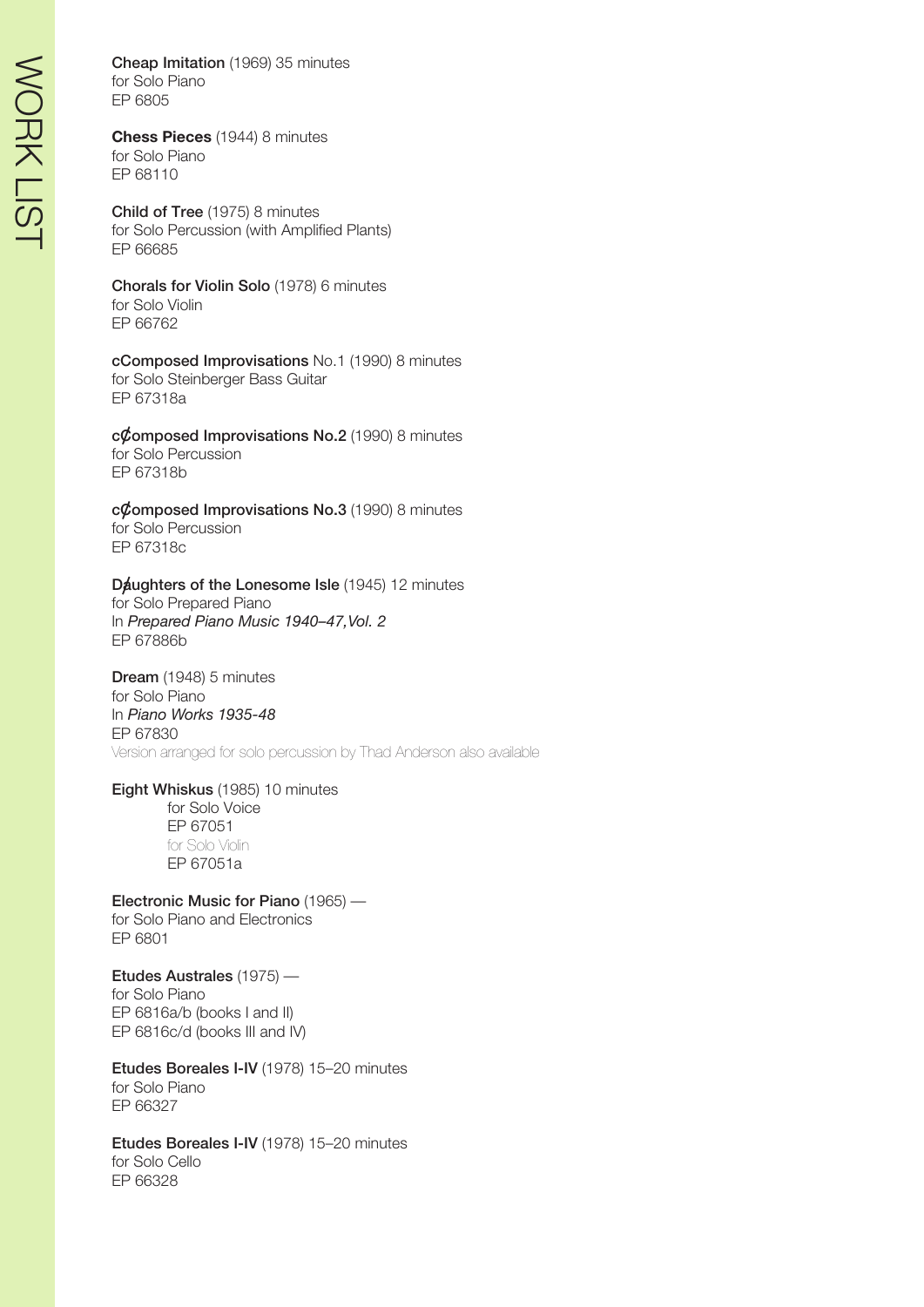Experiences II (1948) 6 minutes for Solo Voice EP 6708b

For M.C. and D.T. (1952) 2 minutes for Solo Piano EP 6713

For Paul Taylor and Anita Dencks (1957) 3 minutes for Solo Piano EP 6714

Freeman Etudes (Books 1 and 2) (1980) Variable Etudes I–XVI

for Solo Violin EP 66813a/b

# Freeman Etudes (Books 3 and 4) (1990) Variable

Etudes XVII–XXXII for Solo Violin EP 66813c/d

In a Landscape (1948) 8 minutes for Solo Piano (or Harp) In *Piano Works 1935–48* EP 67830 for Solo Percussion (arr. Thad Anderson) EP 6720a

Metamorphosis (1938) 15 minutes for Solo Piano

In *Piano Works 1935–48* EP 67830

Mirakus<sup>2</sup> (1985) 8 minutes for Solo Voice EP 67067

Music for Amplified Toy Pianos (1960)

Indeterminate – any number of Toy Pianos EP 6724

Music for Carillon No. 1 (1952) 4 minutes for Solo Carillon EP 6725 (graphic score) EP 6725a (2 octave version) EP 6725b (3 octave version)

Music for Carillon Nos. 2 & 3 (1954) 2 minutes for Solo Carillon EP 6726 (graphic score)

Music for Carillon No. 2 (1954) 1 minute for Solo Carillon EP 6726a (2 octave version)

Music for Carillon No. 3 (1954) 1 minute for Solo Carillon EP 6726b (3 octave version)

Music for Carillon No. 4 10 minutes for Solo Carillon EP 6727 (3 octave version) EP 6727a (2 octave version)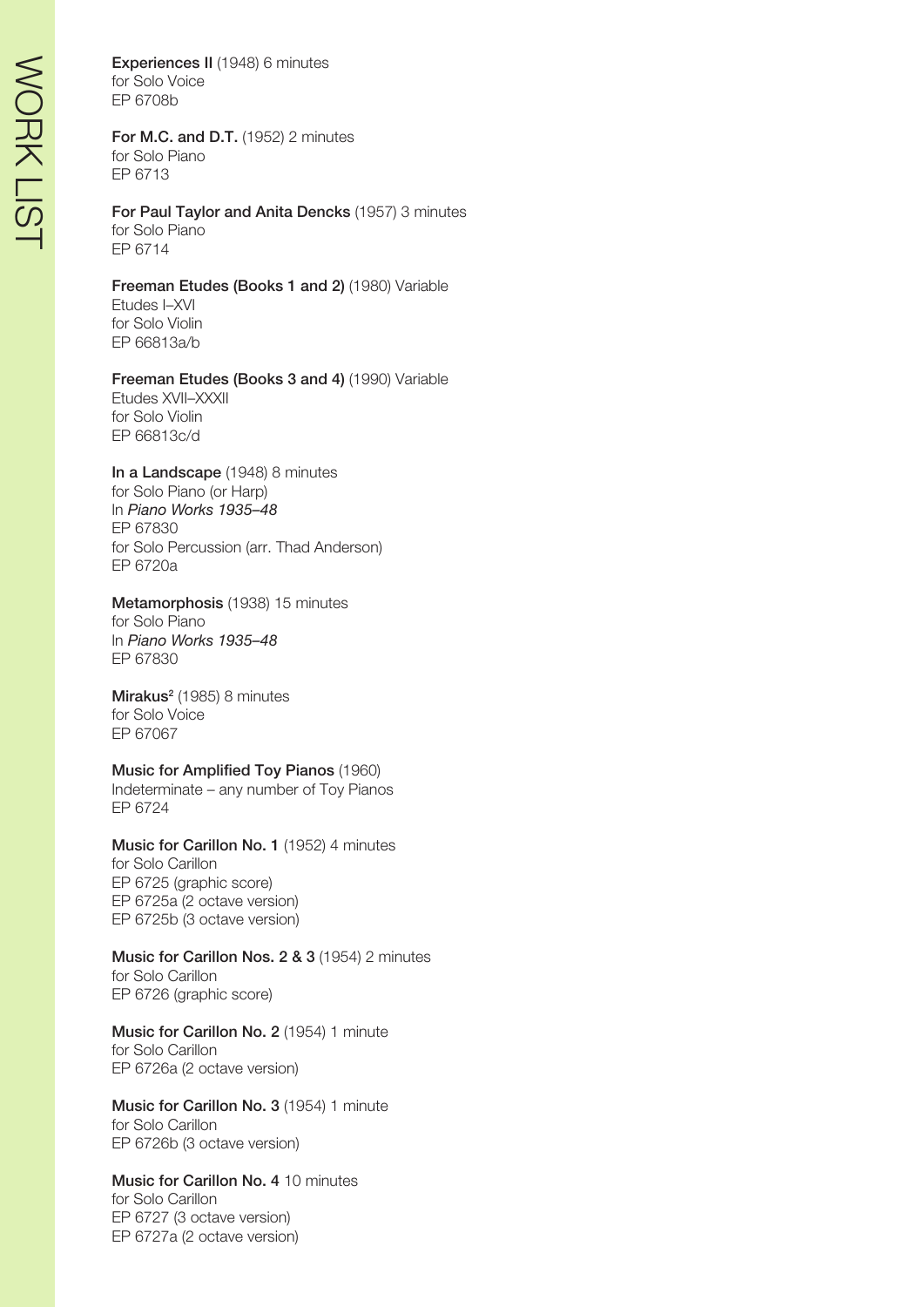#### Music for Carillon No. 5 (1967)

for Solo Carillon (4 octave) EP 6803

#### Music for Marcel Duchamp (1947) 5 minutes for Solo Prepared Piano In *Prepared Piano Music 1940–47,Vol. 2* EP 67886b

Music for Piano 1 (1952) 4 minutes for Solo Piano EP 6729

Music for Piano 2 (1953) 4 minutes for Solo Piano EP 6730

Music for Piano 3 (1953) for Solo Piano EP 6731

Music for Piano 4-19 (1953) Indeterminate – any number of Pianos EP 6732

Music for Piano 20 (1953) for Solo Piano EP 6733

Music for Piano 21–36; 37–52 (1955) Indeterminate – any number of Pianos EP 6734

Music for Piano 53–68 (1956)

Indeterminate – any number of Pianos EP 6735

Music for Piano 69-84 (1956) Indeterminate – any number of Pianos EP 6736

Music of Changes (1951) 43 minutes for Solo Piano (Complete in 4 volumes) EP 6256 EP 6257 EP 6258 EP 6259

Music Walk (1958) for one (or more) Pianos using Radios and/or Recordings EP 6739

Mysterious Adventure (1945) 8 minutes for Solo Prepared Piano In *Prepared Piano Music 1940–47,Vol. 2* EP 67886b

One (1987) 10 minutes for Solo Piano EP 67208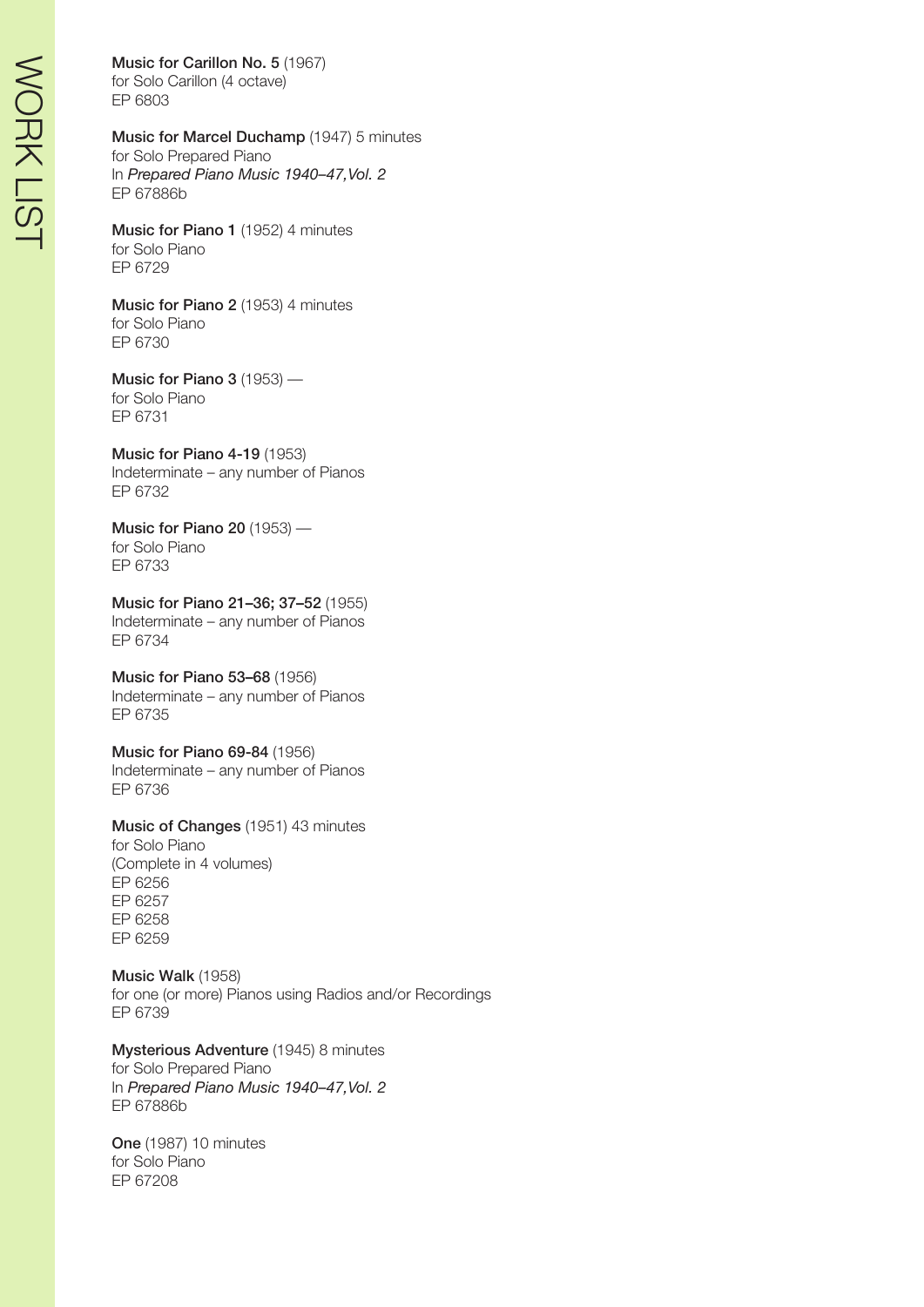One2 (1989) 30 minutes 1– 4 Pianos EP 67880

One4 (1990) 7 minutes for Solo Percussion EP 67349

One5 (1990) 21 minutes for Solo Piano EP 67356

One6 (1990) 47 minutes for Solo Violin EP 67357

One8 (1991) 45 minutes for Solo Cello EP 67408

One9 (1991) for Solo Shõ EP 67410

One10 (1992) 24½ minutes for Solo Violin EP 67441

One13 (1992) for Solo Cello with Curved Bow EP 68265

Opening Dance for Sue Laub (1942) 2 minutes for Solo Piano EP 68139

Ophelia (1946) 5 minutes for Solo Piano In *Piano Works 1935–48* EP 67830

Organ2/ASLSP (1987) for Solo Organ EP 67185

Our Spring Will Come (1943) for Solo Prepared Piano In *Prepared Piano Music 1940–47, Vol. 1* EP 67886a

The Perilous Night (1944) 12 minutes for Solo Prepared Piano In *Prepared Piano Music 1940–47, Vol. 1* EP 67886a

Perpetual Tango (1984) for Solo Piano EP 67483

Piano Solos 20 minutes Arranged for Solo Guitar by Maurizio Grandinetti EP 68341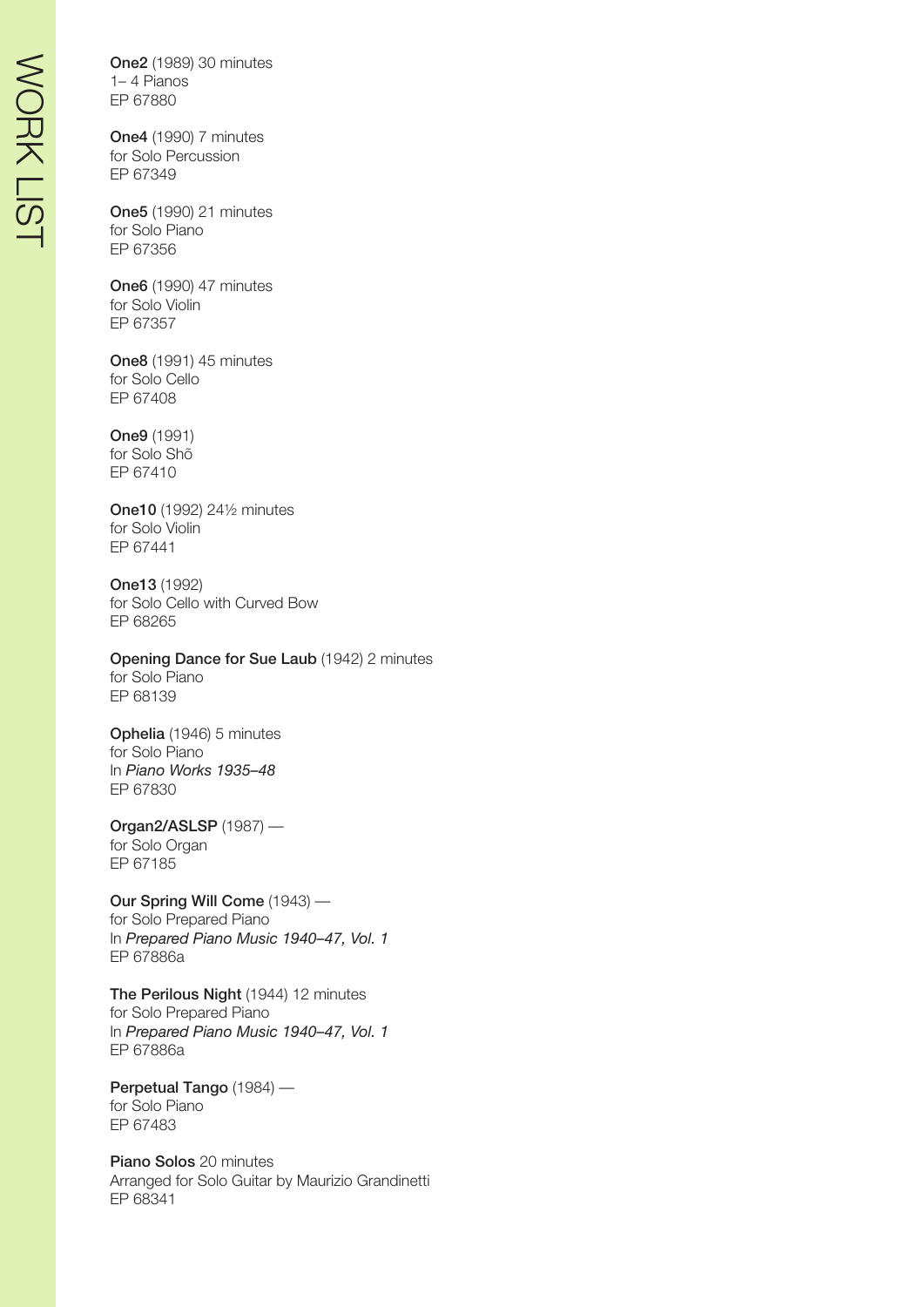Prelude for Meditation (1944) 1 minute for Solo Prepared Piano In *Prepared Piano Music 1940–47, Vol. 2* EP 67886b

Primitive (1942) 4½ minutes for Solo Piano In *Prepared Piano Music 1940–47, Vol. 1* EP 67886a

Quest (2nd Movement) (1935) 2 minutes for Solo Piano In *Piano Works 1935–48* EP 67830

A Room (1943) 2 minutes for Solo Piano (or Solo Prepared Piano) In *Piano Works 1935–48* EP 67830

Root of an Unfocus (1944) 4 minutes for Solo Prepared Piano In *Prepared Piano Music 1940–47, Vol. 2* EP 67886b

Ryoanji (1985) for Solo Percussion (See also Duos, Vocal, Orchestra) EP 66986a

The Seasons (1947) 15 minutes for Solo Piano EP 6744a

Selkus2 (1985) 9 minutes for Solo Voice EP 67068

Seven Haiku (1952) 3 minutes for Solo Piano EP 6745

Sixty-Two Mesostics re Merce Cunningham (1971) for Solo Voice using Microphone EP 6807

Solo for Voice 1 (1958) for Solo Voice in any range (To be used alone or with any part of CONCERT) EP 6750

Solo for Voice 2 (1960) for Solo Voice in any range (To be used alone or with CONCERT, FONTANA MIX, CARTRIDGE MUSIC) EP 6751

Some of "The Harmony Of Maine" (Supply Belcher) (1978) ca. 45 minutes for Organist and 6 Assistants. EP 66840

Sonata for Clarinet (1933) 6 minutes for Solo Clarinet EP 6753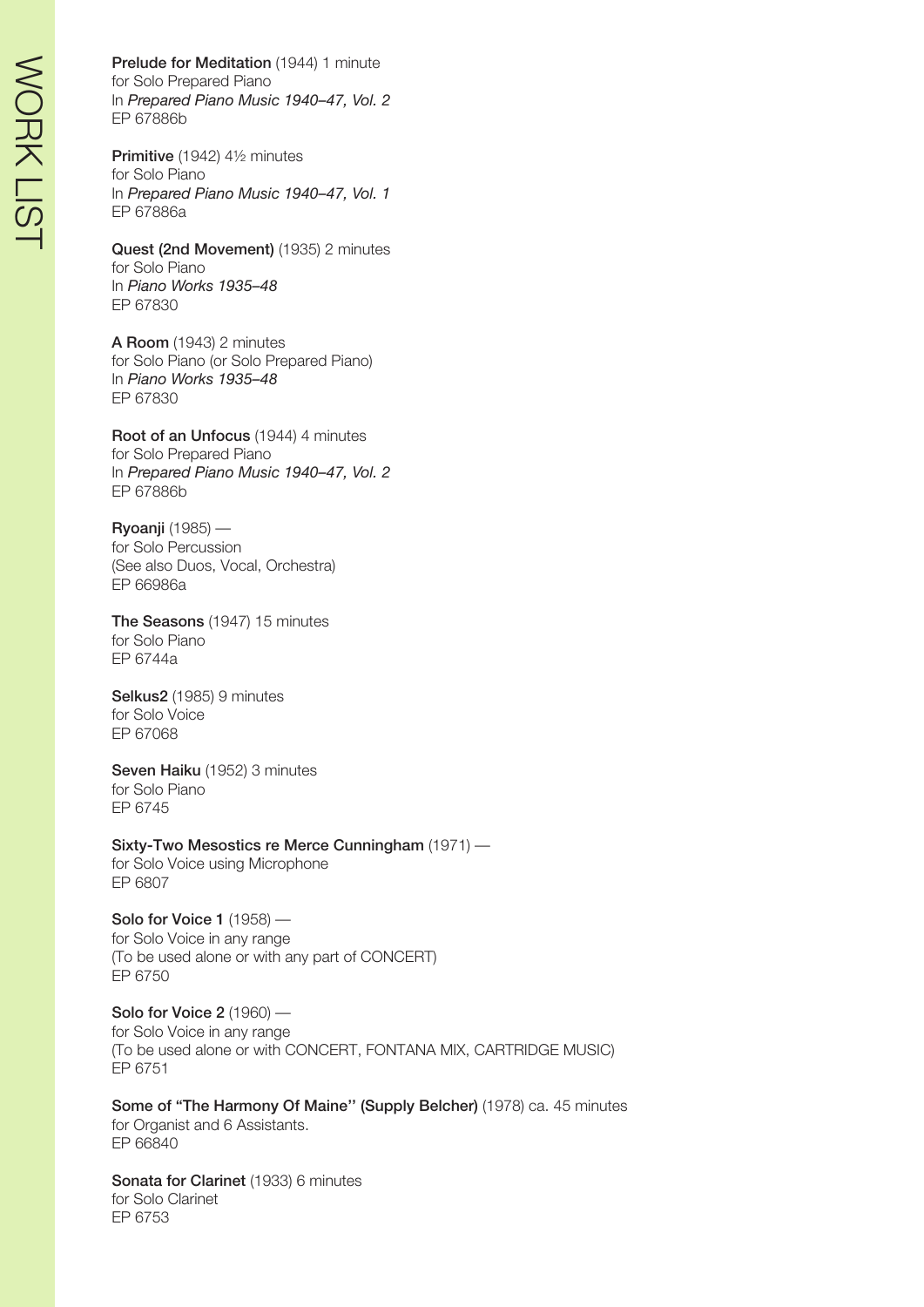Sonatas and Interludes (1948) 70 minutes for Solo Prepared Piano EP 6755

#### Song Books,

Vol.1: 3-58 (1970) for Solo Voice EP 6806a

Vol.2: 59-92 (1970) for Solo Voice EP 6806b

Sonnekus2 (1985) 6 minutes for Solo Voice EP 67069

Souvenir (1984) 6 minutes for Solo Organ EP 66988

Spontaneous Earth (1944) 3 minutes for Solo Prepared Piano In *Prepared Piano Music 1940–47, Vol. 2* EP67886b

Suite for Toy Piano (1948) 8 minutes for Solo Toy Piano or Solo Piano EP 6758

Swinging (1989) 2 minutes for Solo Piano EP 67301

Tossed as it is Untroubled (1943) 3 minutes for Solo Prepared Piano In *Prepared Piano Music 1940–47, Vol. 1* EP 67886a

Totem Ancestor (1943) 2 minutes for Solo Prepared Piano EP 6762

TV Köln (1958) for Solo Piano EP 6764

Two Pastorales (1951) 14 minutes for Solo Prepared Piano EP 6765

Two Pieces for Piano (1946) 4 minutes for Solo Piano In *Piano Works 1935–48* EP 67830

Two Pieces for Piano (1935, rev. 1974) 4 minutes for Solo Piano In *Piano Works 1935–48* EP 67830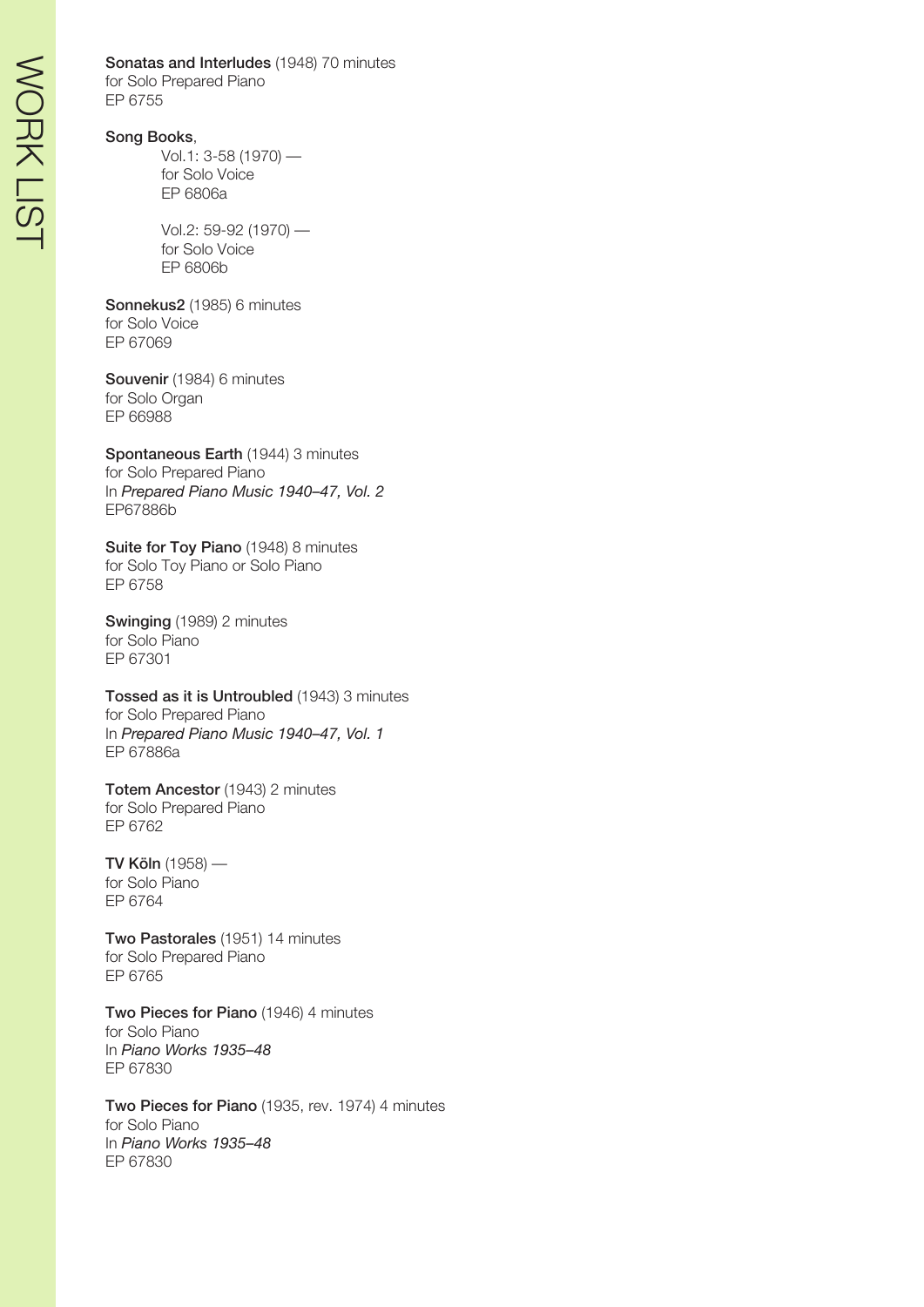The Unavailable Memory of (1944) 4 minutes for Solo Prepared Piano In *Prepared Piano Music 1940–47, Vol. 2* EP 67886b

A Valentine out of Season (1944) 4 minutes

for Solo Prepared Piano In *Prepared Piano Music 1940–47,Vol. 2* EP 67886b

Waiting (1952) 1 minute for Solo Piano EP 6769

Water Music (1952) 6 minutes One or more Players (Piano, Radio, Whistles, Water Containers, Deck of Cards); score to be mounted as large poster EP 6770

### Duos

A Book Of Music (1944) 30 minutes for Two Prepared Pianos EP 6702

Experiences I (1948) 6 minutes for Two Pianos EP 6708a

Five Songs for Contralto (1938) 12 minutes for Voice and Piano EP 6710

A Flower (1950) 4 minutes for Voice and Piano EP 6711

Four Walls (1944) 40 minutes for Solo Voice and Piano EP 66910

Haikai (1991) 15 minutes for Zoomoozophone and Flute EP 67388

Nocturne (1947) 4 minutes for Violin and Piano EP 6740

Nowth Upon Nacht (1985) 1 minute for Voice and Piano EP 67039

Ryoanji (1985) for Oboe and Percussion Obbligato EP 66986b for Voice and Percussion Obbligato EP 66986c for Flute and Percussion Obbligato EP 66986d for Double Bass and Percussion Obbligato EP 66986e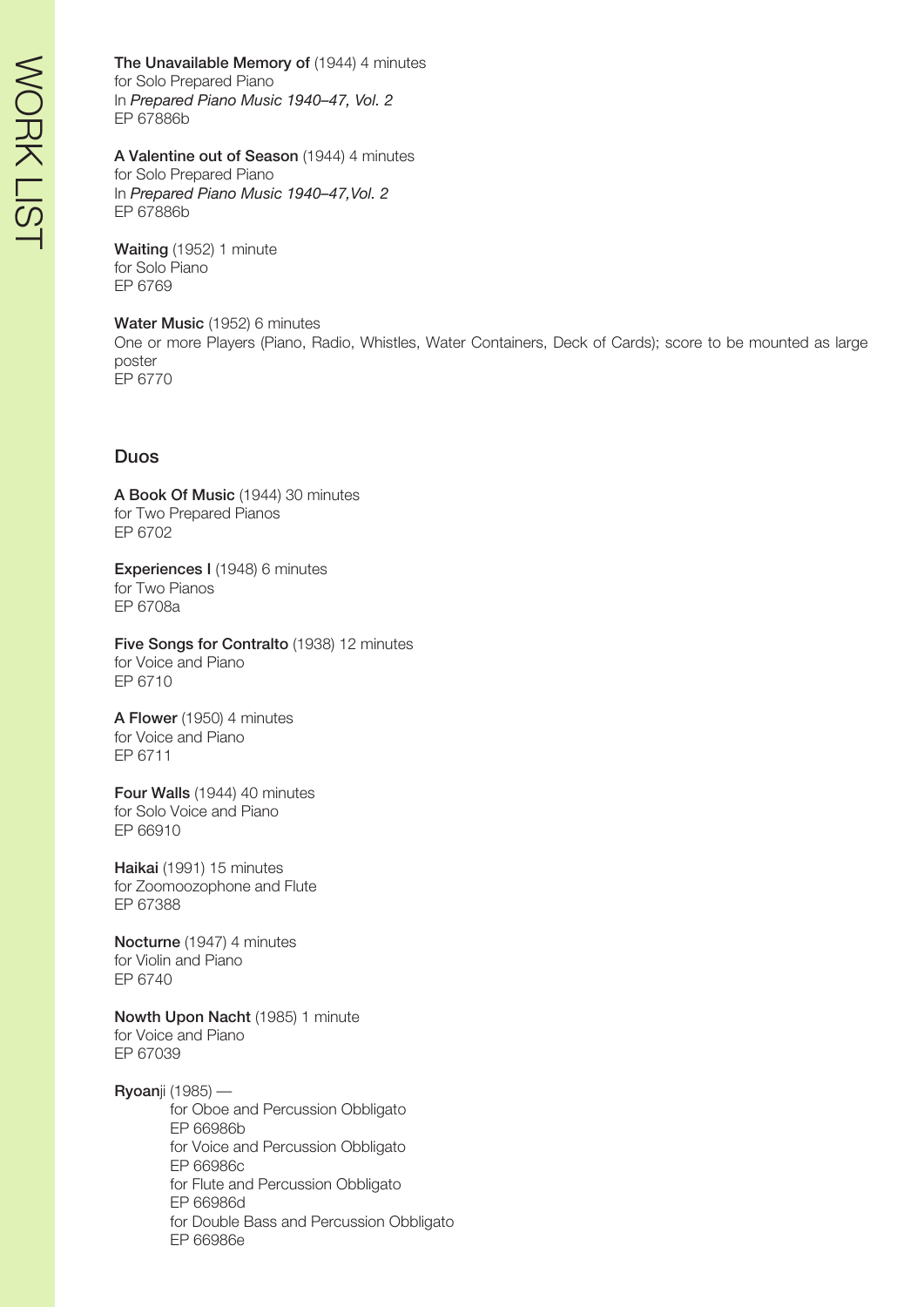for Trombone and Percussion Obbligato EP 66986g

She is Asleep (1943) 15 minutes for Voice and Prepared Piano EP 6747

Six Melodies for Violin and Keyboard (1950) 15 minutes for Violin and Keyboard EP 6748

#### Sonata For Two Voices (1933) 6 minutes

for any two or more instruments encompassing the following ranges: I: c' to c''' and II: c to c'' EP 6754

Thirteen Harmonies (from Apartment House 1776) (1986) 38 minutes

for Violin and Keyboard EP 67117

Three Dances (1945) 20 minutes for Two Prepared Amplified Pianos EP 6760

Three Pieces For Flute Duet (1935) 6 minutes EP 6761

Three Songs (1933) Variable for Voice and Piano EP 67417

Two (1987) 10 minutes for Flute and Piano EP 67176

Two2 (1989) Indeterminate for Two Pianos EP 67302

Two3 (1991) for Shõ and 5 Conch Shells (One Player) EP 67411

Two4 (1991) 30 minutes for Violin, Piano and Shõ EP 67418

Two5 (1991) 40 minutes for Tenor Trombone and Piano EP 67419

Two6 (1992) 20 minutes for Violin and Piano EP 67498

The Wonderful Widow of Eighteen Springs (1942) 2 minutes for Voice and Piano EP 6297

#### Chamber Works

44 Harmonies (from Apartment House 1776) (1944) 90 minutes arranged for String Quartet by Irvine Arditti EP 68258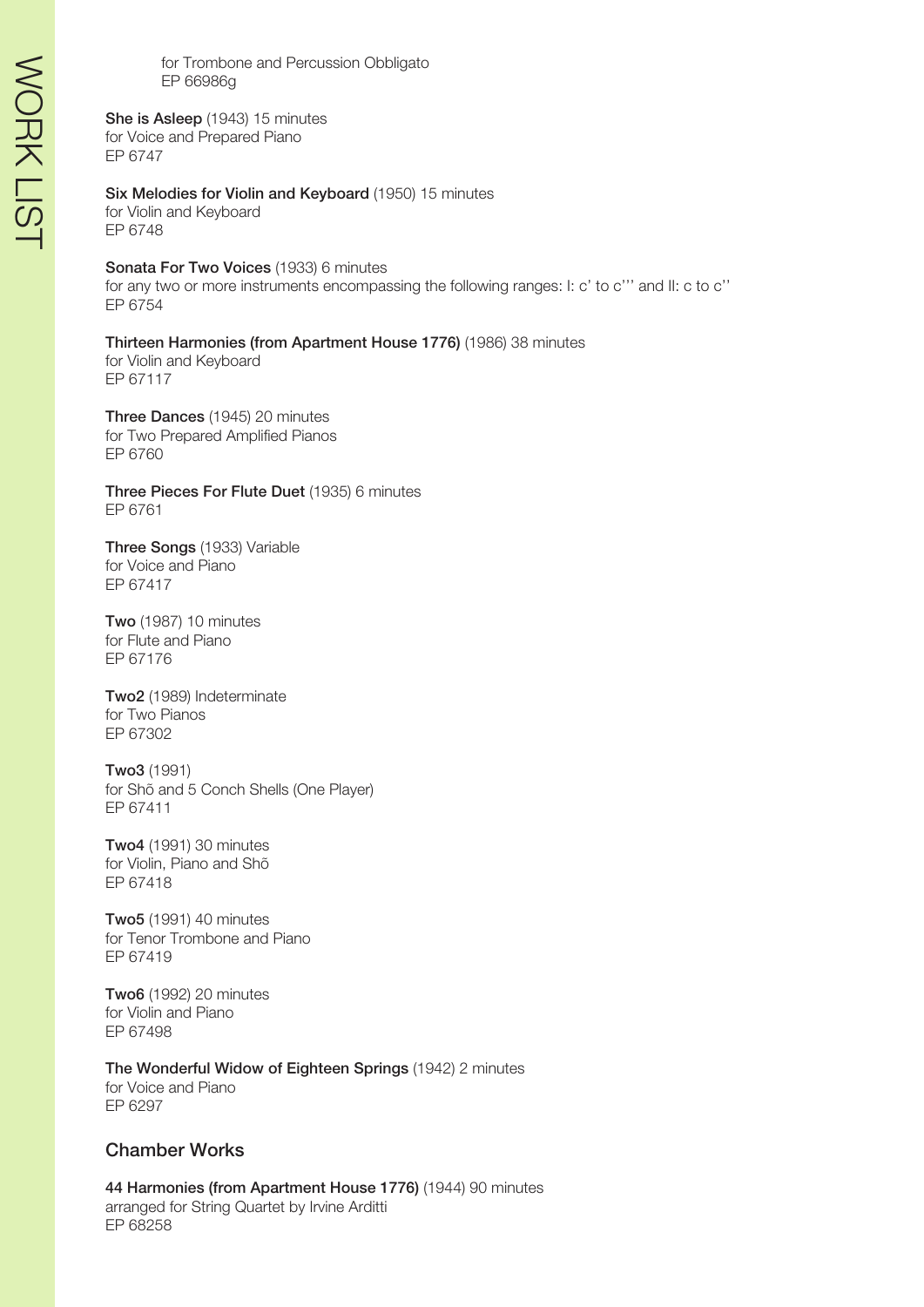## 1st Construction (In Metal) (1939) 9 minutes

for Six Percussionists and Assistant EP 6709

2nd Construction (1940) 6 minutes for Four Percussionists EP 6791

3rd Construction (1941) 15 minutes for Four Percussionists EP 6794

But What About The Noise... (1986) 20 minutes for Percussion Ensemble EP 67074

Chess Pieces (1944) 8 minutes arranged for Percussion Ensemble by Brian Nozny EP 68110a

City Wears A Slouch Hat (1941) 35 minutes for Four Speakers, Four Percussionists, Sound Effects Person and Conductor EP 67497

Composition For Three Voices (1934) 4 minutes for any three instruments encompassing the following ranges: I: d' to d'''; II: a to a''; III: d to d'' EP 6704

Credo in US (1942) 12 minutes for Four Percussionists EP 6795

#### Dance Music for Elfrid Ide (1940) 15 minutes

for Six Percussionists EP 68140 (Score) EP 68140a (Parts)

#### Double Music (in collaboration with Lou Harrison) (1941) 6 minutes

for Percussion Quartet EP 6296 (Score) EP 6296a (Parts)

Eight (1991) 60 minutes 1.1.1.1—1.1.1.1 EP 67409

#### Fads and Fancies in the Academy (1940) 30 minutes

for Piano and Four Percussionists EP 67524 (Score) EP 67524a (Parts)

Five (1988) 5 minutes For any Five Voices or Instruments EP 67214

Five2 (1991) 5 minutes for Cor Anglais, Two Clarinets, Bass Clarinet and Percussion EP 67413 Five3 (1991) 5 minutes for Trombone, Two Vilolins, Viola and Cello EP 67420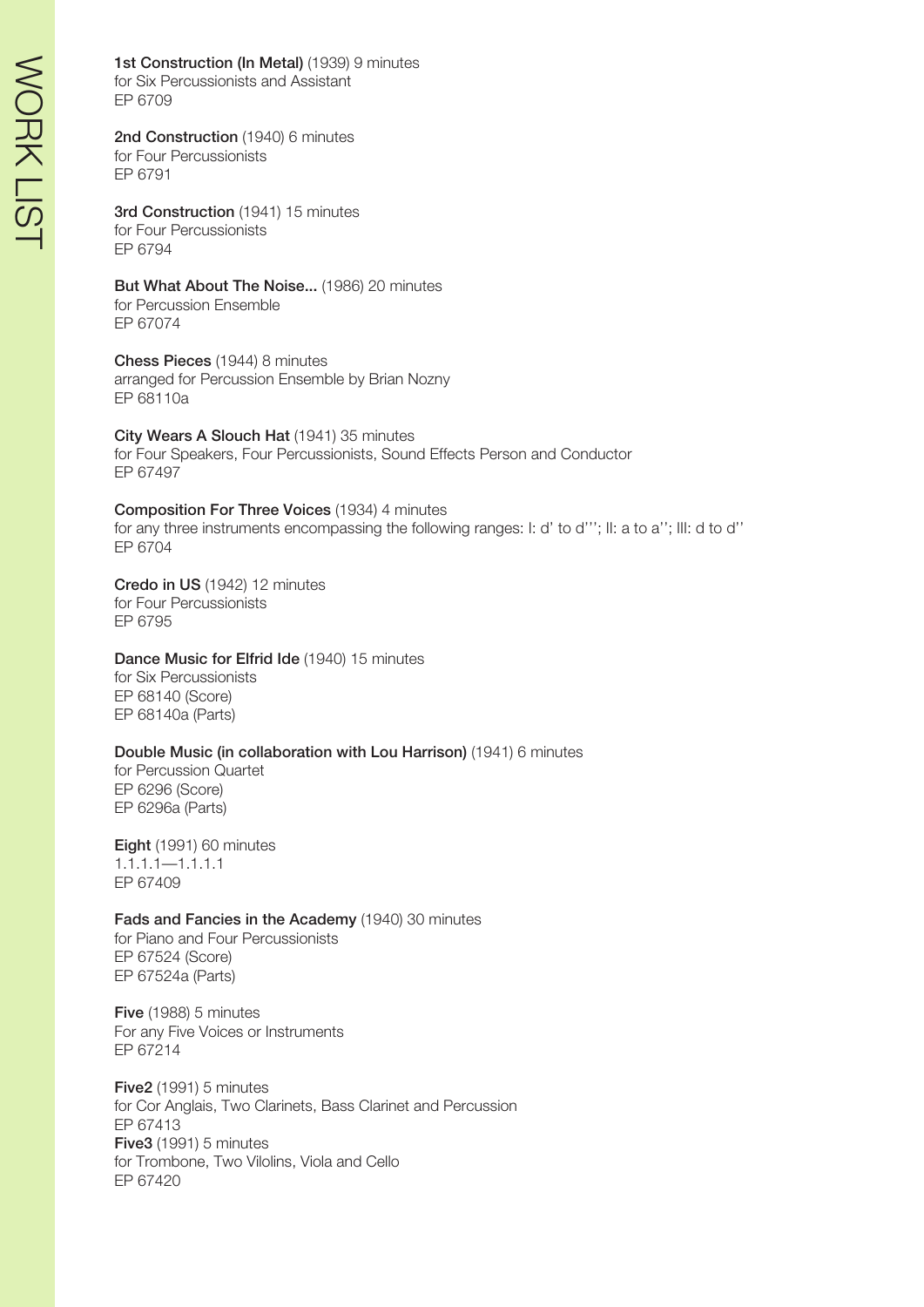Five4 (1991) 5 minutes for Soprano Saxophone, Alto Saxophone, and Three Percussionists EP 67430

Five5 (1991) 5 minutes for Flute, Two Clarinets, Bass Clarinet and Percussion EP 67431

Five Dances (1996) 20 minutes Suite arranged for String Quartet by Eric Salzman (Our Spring will come, Dream, Totem Ancestor, In a Landscape, A Room) EP 67725 EP 67725a (Version for String Orchestra)

Forever and Sunsmell (1942) 5 minutes for Voice and Two Percussionists EP 6715

Four (1989) 10–30 minutes for String Quartet EP 67304

Four3 (1991) ca. 30 minutes for Four Performers (1 or 2 Pianos, Rainsticks, Violin or Oscillator, Silence) (also known as BEACH BIRDS or EXTENDED LULLABY) EP 67407

Four4 (1991) 72 minutes for Four Percussionists EP 67428

Four5 (1991) 12 minutes for Saxophone Quartet EP 67429

Four6 (1992) 30 minutes for any way of producing sounds. EP 67469

Four Dances (1943) 18 minutes for Piano, Percussion and Voice EP 67450

Fourteen (1990) 15 minutes 1(Picc).BFl.0.1.BCl.0—1.1.0.0—2Perc—Pf—Str(1.1.1.1.1) EP 67330

Hymnkus (1986) — Voice—1.AFl.0.1.ASax.TSax.1—0.0.1.0—2Perc—Pf—Acdn—2Pf—Str(1.0.0.1.0) EP 67158

Imaginary Landscape No.1 (1939) 6 minutes for Two Variable Speed Phono Turntables, Frequency Recordings, Muted Piano and Cymbal EP 6716

Imaginary Landscape No.2 (1942) 7 minutes for Percussion Quintet EP 6721 (Score) EP 6721a (Parts)

Imaginary Landscape No.3 (1942) 3 minutes for Percussion Sextet EP 6717 (Score) EP 6717a (Parts)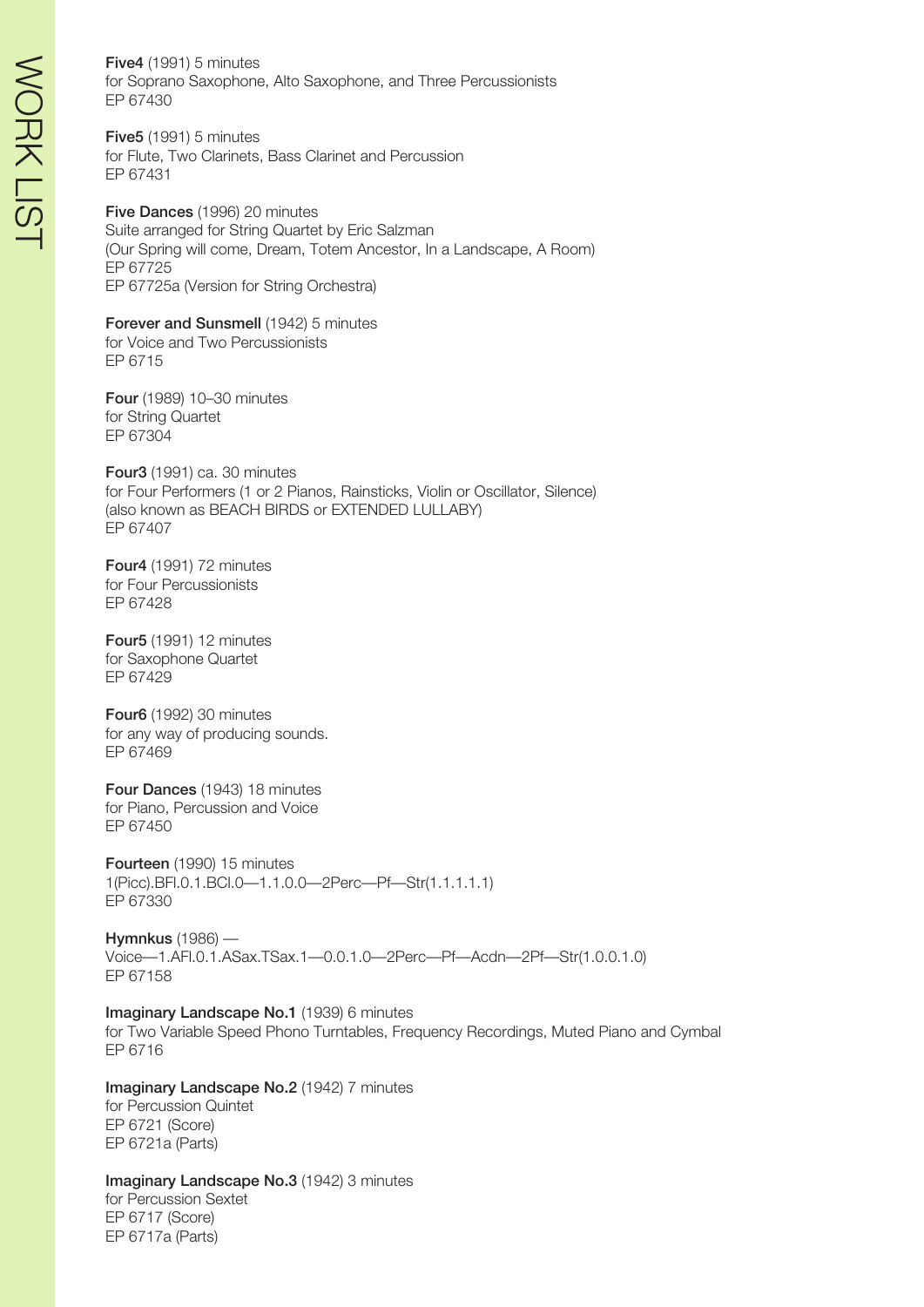#### Inlets (1977)

For Three Players of Water Filled Conch Shells and One Conch Player using circular breathing and the Sound of Fire EP 66787

Living Room Music (1940) 6 minutes

for Percussion Quartet EP 6786

#### Music for Elfrid Ide (1940)

Percussion Sextet EP 68140 (Score)

#### Music for Wind Instruments (1938) 8 minutes

for Flute, Oboe, Clarinet, Bassoon and Horn EP 6738

Party Pieces (1949-50) ("Sonorous and Exquisite Corpses'') 20 short pieces composed collaboratively by John Cage, Henry Cowell, Lou Harrison, and Virgil Thomson Version for Flute, Clarinet, Bassoon, Horn and Piano (orch. Robert Hughes) EP 66500 Version for Saxophone Quartet (arr. Ulrich Kreiger)

EP 66500a Version for String Quartet (arr. Ulrich Kreiger) EP 66500b

Quartet (1935) 20 minutes for Percussion Quartet EP 6789

Radio Music (1956) 6 minutes 1–8 Performers, each at one Radio EP 6783 (Parts)

Seven (1988) 20 minutes for Flute, Clarinet, Percussion, Piano, Violin, Viola and Cello EP 67227

Seven2 (1985) 52 minutes for Bass Flute, Bass Clarinet, Bass Trombone, Two Percussionists, Cello and Double Bass EP 67351

She is Asleep (1943) 15 minutes for Percussion Quartet EP 6746

Six (1991) 3 minutes for Percussion Sextet EP 67421

Six Short Inventions (1934) 7 minutes for Alto Flute, Clarinet, Trumpet, Violin, Two Violas and Cello EP 6749

Sixteen Dances (1951) 53 minutes for Flute, Trumpet, Four Percussionists, Violin, Cello and Piano EP 6792

Solo with Obbligato Accompaniment of Two Voices in Canon, and Six Short Inventions on the Subject of the Solo (1933) 15 minutes for any Three or more Instruments encompassing the range g to g'' EP 6752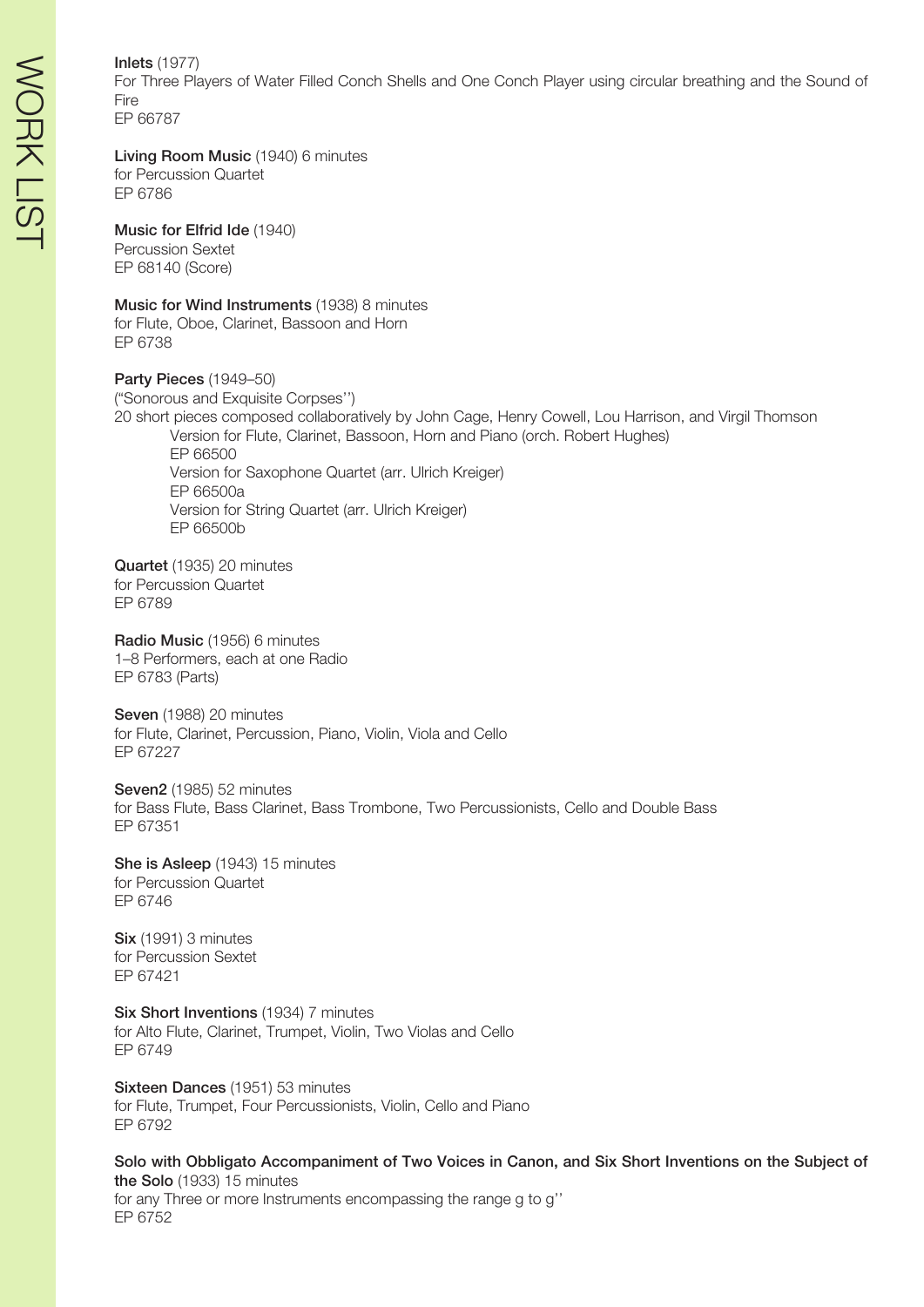#### Sonata For Two Voices (1933) 6 minutes

for any two or more instruments encompassing the following ranges: I: c' to c''' and II: c to c'' EP 6754

# String Quartet in Four Parts (1950) 20 minutes

for String Quartet EP 6757

Telephones and Birds (1977) 30 minutes for 3 performers. Telephone announcements and recordings of Bird Songs. EP 66689

Ten (1991) 30 minutes for Flute, Oboe, Clarinet, Trombone, Percussion, Piano and String Quartet EP 67432

Thirteen (1992) 30 minutes 1.1.1.1—1.1.0.0—Timp—2Xyl—Str(1.1.1.1.0) EP 67499

Thirty Pieces for String Quartet (1984) Variable EP 66987

Three (1989) for Three Recorder Players EP 67303

Three2 (1991) 9 minutes for Percussion Trio EP 67412

Trio (1936) 12 minutes for Percussion Trio EP 6763

# Works for Orchestra / Large Ensemble

101 (1988) Indeterminate 4(Picc, AFl).4(Ca).4(BCl).4(Cbsn)—6.4.3.1—Timp—4Perc—Pf—Hp—Str(18.16.12.12.8) EP 67265 103 (1991) 90 minutes 4(Picc, AFl).4(2Ca).4(BCl).4(Cbsn)—4.4.4.1—2Timp—2Perc—Str EP 67433 108 (1991) 45 minutes Vc Solo—4(Picc, AFl).5(2Ca).5(2BCl).5(2Cbsn)—7.5.5.1—5Perc—Str(18.16.12.12.8) EP 67414 Cheap Imitation (1972) 35minutes Version for 24 players: 3(Picc, AFl).2(Ca).2(BCl).SSax.1—1.1.1.1—Hp—Pf—Cel—Gtr—Mrba—Bells—Glock—Str(1.1.1.1.1) Version for 59 players: 6(2Picc, 2 AFl).4(2Ca).4(2BCl).2ASax.2—2.2.2.2—Timp—2Hp—Pf—Cel—Gtr—Mrba—Bells—Glock— Vib—Str(6.6.4.4.3) Version for 95 players: 9(3Picc, 3AFl).6(3Ca).6(3BCl).3ASax.3—3.3.3.3Timp—3Hp—Pf—Cel—Gtr—Mrba—Bells—Glock—

EP 6805a

Vib—Str(12.12.9.9.3)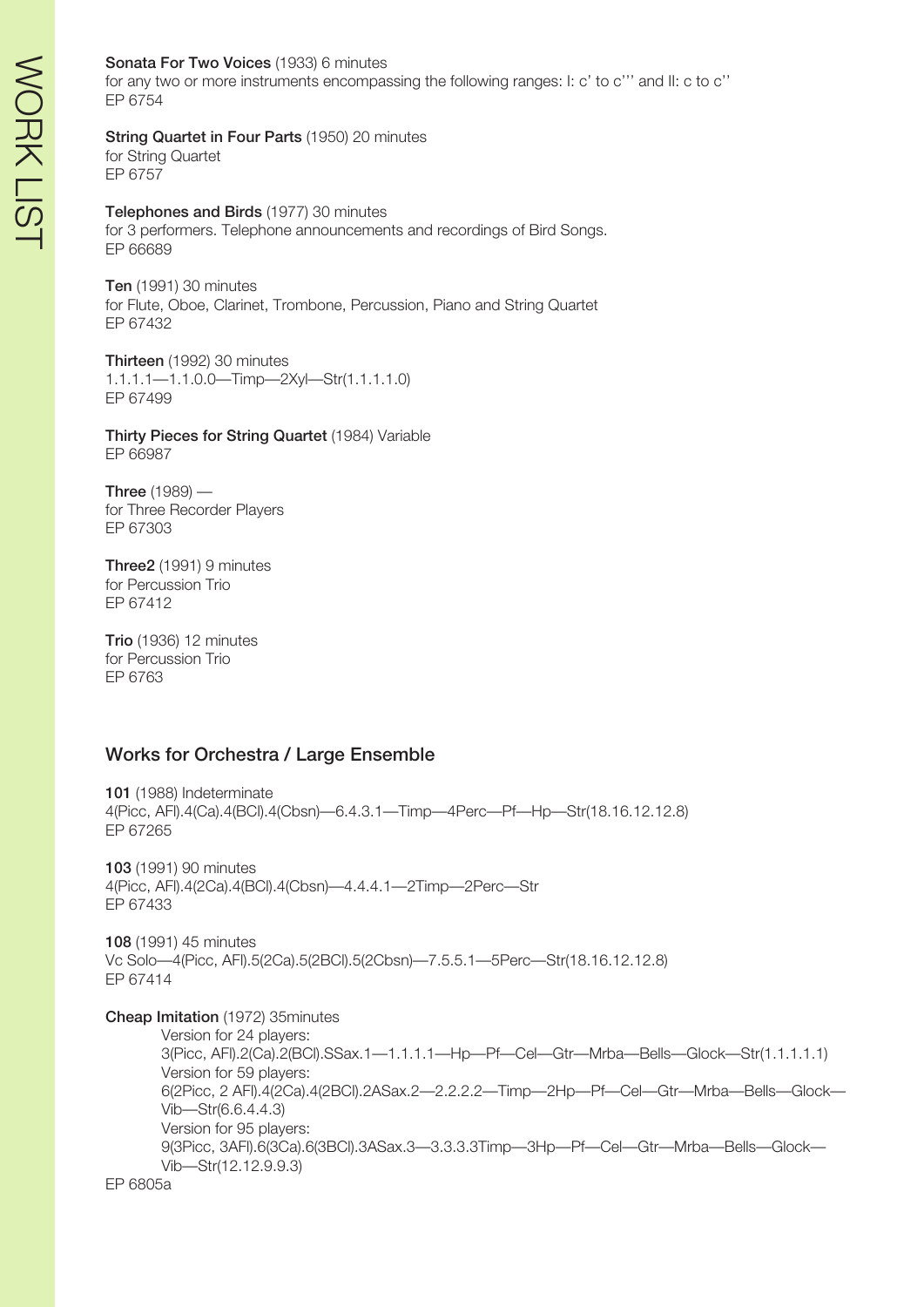#### A Collection Of Rocks (1985) 20 minutes

SSAATTBB—2.2.2.ASax.TSax.BarSax.2—2.2.2.0—Str(no Vla or Db) EP 67041

#### Concert For Piano And Orchestra (1957–8) Indeterminate

Pf Solo—1(Picc, AFl).0.1.1(BarSax)—0.1.1.1—Str(3Vln, 2Vla, Vc, Db) 63 pages to be played, in whole or in part, in any sequence; 84 'types' of composition are involved. To be performed, in whole or in part, in any duration, with any number of the above performers, as a solo, chamber ensemble, symphony, concert for piano and orchestra, aria, etc. (See also ARIA, SOLO FOR VOICE 1,2, FONTANA MIX, WBAI) EP 6705a to m (Parts) EP 6705n (Score)

#### Concerto For Prepared Piano And Chamber Orchestra (1951) 22 minutes

Pf Solo—1(Picc).1.Ca.2.1—1.1. 2.1—4Perc—Hp—Pf/Cel—Str(5 Soloists) EP 6706

Dance Four Orchestras (1982) 18 minutes 3.3.3.3—4.3.3.1—Timp—3Perc—Hp—Pf—Str(8.8.6.5.3) EP 66911

Eighty (1992) 30 minutes 7AFl.7Ca.7Cl—7Tpt—Str(16.14.12.10.0) EP 67467

# Etcetera (1973) indeterminate

1.1.1.1—1.1.0.1—6Perc—2Pf—Str(1.1.1.1.1)

Materials (A, A1, A2, B, B1, B2) for orchestral performance with and without 3 conductors, and a tape recording (C) of the environment in which the materials were written. Substitutions, additions, subtractions may be made. In addition to his instrument(s), each player uses a cardboard box (preferably a transfer file box). EP 6812

#### Etcetera 2/4 Orchestras (1986) 30 minutes

3(Picc, AFl).3(Ca).3(BCl).3(Cbsn)—4.3.3.1—3Perc—Pf—Hp—Str(12.12.8.6.4)—Tape EP 67119

Fifty-Eight (1992) 45 minutes 10(3Picc, 3AFl).7(3Ca).7(3BCl).12Sax (3SSax, 3ASax, 3TSax, 3BarSax).7(3Cbsn)—4.4.4.3 EP 67500

Haikai (1986) 20 minutes for Gamelan Ensemble EP 67145

Music For… (1985) 30 minutes Voice—1.1.1.0—1.1.10—4Perc—2Pf—Str(1.1.1.1.0) Parts without score (no fixed relation, title to be completed by adding the number of players performing to "Music For") EP 67040-P

Quartet (1976–8) 40 minutes SSSAAATTTBBB—4.2.9.ACl.BCl.ASax.TSax.BarSax.2—Euph.4.2.3Cnt.3.2—Timp EP 6820

Quartets I–VIII (1976) 40 minutes

Version for 24 players: 1.2.1.2—2.0.0.0—Str(5.4.3.3.1) EP 66686 Version for 41 players: 2.2.2.2—2.2.0.0—Str(8.7.6.5.3) EP 66687 Version for 93 players: 3.4(Ca).4(ClEb, BCl).3—6.4.3.1—Str(18.15.12.11.9) EP 66688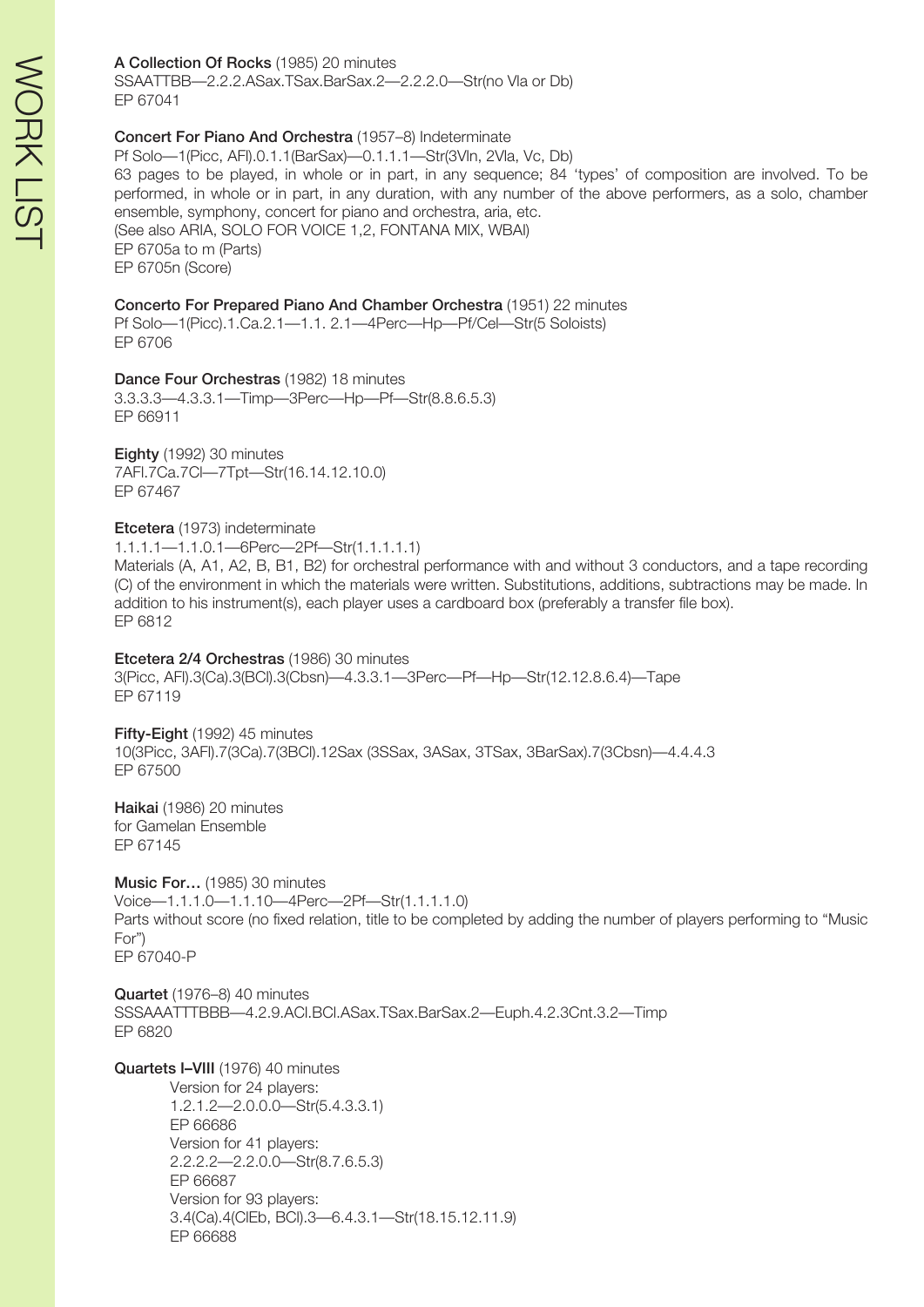Ryoanji (1985) for Orchestra EP 66986f

#### The Seasons, Ballet in One Act (1947) 15 minutes

2.Picc.2.Ca.2.ClEb.BCl.2—2.2.2.0—Timp—Perc—Pf/Cel—Hp—Str(8.6.4.3.2) EP 6744

Seventy-Four (1992) 12 minutes  $3.3.3.3 - 4.3.3.1 - 2$  perc  $- 2$  pf  $-$  hp  $-$  str (14.10.8.8.6) EP 67482

Sixty-Eight (1992) 30 minutes 3AFl.3Ca.5Cl—5Tpt—4Perc—2Pf—Str(14.12.10.10.0) EP 67468

Thirty Pieces For Five Orchestras (1981) 30 minutes 3(Picc, AFl).3.3.3—5.5.6 (2TTbn, 2BTbn, 2CbTbn).0—Timp—2Perc—Pf—Str(14.12.10.8.6) EP 66879

Twenty-Eight (1991) 28 minutes 4(AFl).4(Ca).4.4(Cbsn)—4.4.3.1 EP 67466a

Twenty-Nine (1991) 29 minutes 2Timp—2Perc—Pf—Str(0.0.10.8.6) EP 67466c

Twenty-Six (1991) 26 minutes 26Vln EP 67466b

Twenty-Eight, Twenty-Six and Twenty-Nine (1991) 29 minutes 4(AFl).4(Ca).4.4(Cbsn)—4.4.3.1—2Timp—2Perc—Pf—Str(14.12.10.8.6) EP 67466

Twenty-Three (1988) 23 minutes 13Vln.5 Vla.5Vc EP 67228

# Works for Variable Instrumentation

4'33'' (1952) Tacet, any instrument or combination of instruments. EP 6777 EP 6777a (original version)

4'33'' (No. 2) (0'00'') (1962) Solo to be performed in any way by anyone. EP 6796

Apartment House 1776 (1976) Materials for a 'musicircus' for any number of musicians (may be played with or without RENGA) EP 6819

Atlas Eclipticalis (1961) Ensemble drawn from parts for 86 musicians (played with or without WINTER MUSIC) EP 6782

Branches (1976) for Percussion (any number of players) and Amplified Plants EP 66684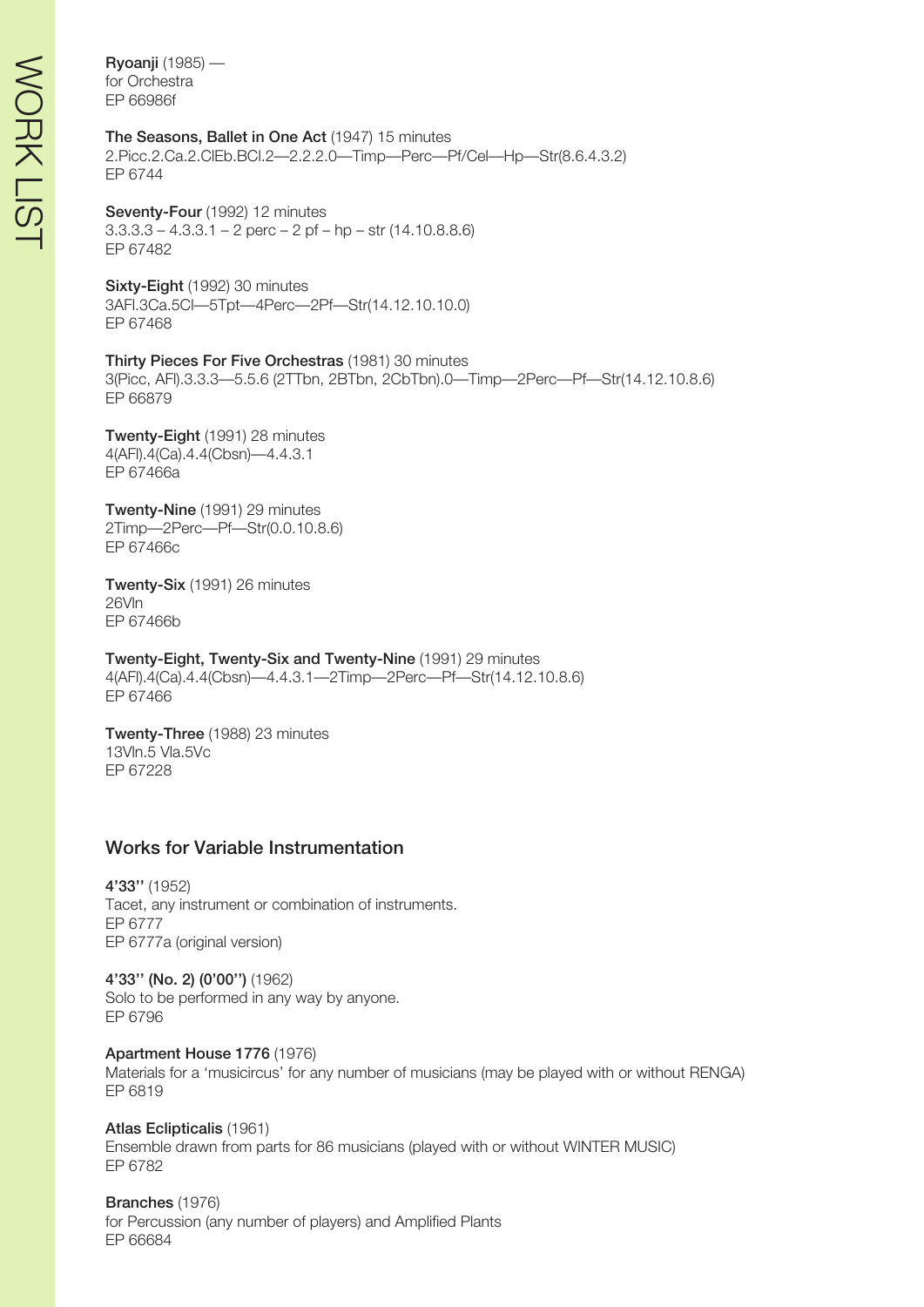# Cartridge Music (1960)

Amplified 'Small Sounds' EP 6703

# $-$ ,  $-$  Circus On  $-$  (1979)

A means of translating a book into a performance without actors, a performance which is both literary and musical or one or the other

EP 66816

#### Composition For Three Voices (1934) 4 minutes

Any three instruments encompassing the following ranges: I: d' to d'''; II: a to a''; III: d to d'' EP 6704

#### Concert For Piano And Orchestra (1957–8) Indeterminate.

Solo Pf—1(Picc.AFl).0.1.1(BarSax)—0.1.1.1—Str(3Vln.2Vla.Vc.Db)

63 pages to be played, in whole or in part, in any sequence; 84 'types' of composition are involved. To be performed, in whole or in part, in any duration, with any number of the above performers, as a solo, chamber ensemble, symphony, concert for piano and orchestra, aria, etc. (See also ARIA, SOLO FOR VOICE 1,2,FONTANA MIX, WBAI)

EP 6705a to m (Parts) EP 6705n (Score)

#### A Dip In The Lake: Ten Quicksteps, Sixty-One Waltzes, And Fifty-Six Marches For Chicago And Vicinity (1978) Indeterminate

for Performer(s) or Listener(s) or Record Maker(s).

Transcriptions may be made for other cities, or places, by assembling through chance operations a list of four hundred and twenty-seven addresses and then, also through chance operations, arranging these in ten groups of two, sixty-one groups of three, and fifty-six groups of four. EP 66761

#### **ear for EAR (Antiphonies)** (1983) –

for Widely Spaced Single Voices, One Visible, the Others not EP 66957

#### Etcetera (1973) Indeterminate

#### 1.1.1.1—1.1.0.1—6Perc—2Pf—Str(1.1.1.1.1.1)

Materials (A, A1, A2, B, B1, B2) for orchestral performance with and without 3 conductors, and a tape recording (C) of the environment in which the materials were written. Substitutions, additions, subtractions may be made. In addition to his instrument(s), each player uses a cardboard box (preferably a transfer file box). EP 6812

Five (1988) 5 min for any Five Voices or Instruments EP 67214

#### Fontana Mix (1958)

17 minutes of material, to be used in any time length, longer or shorter; version for 4 single track or 2 double track tapes, 7½ i.p.s.; the score may also be used to provide a part or parts for any instrument or combination of instruments.

EP 6712

#### Forty-Nine Waltzes For The Five Boroughs (1977)

for Performer(s), or Listener(s) or Record maker(s) EP 66735d

Four6 (1992) 30 minutes for any way of producing sounds. EP 67469

#### HPSCHD (in collaboration with Lejaren Hiller Jr.) (1967-69)

Twenty-minute solos for 1–7 harpsichords (amplified) and tapes for 1–51 monaural machines to be used in whole or in part in any combination with or without interruptions, etc. to make an indeterminate concert of any agreedupon length having 2-58 separate channels with loudspeakers around the audience. EP 6804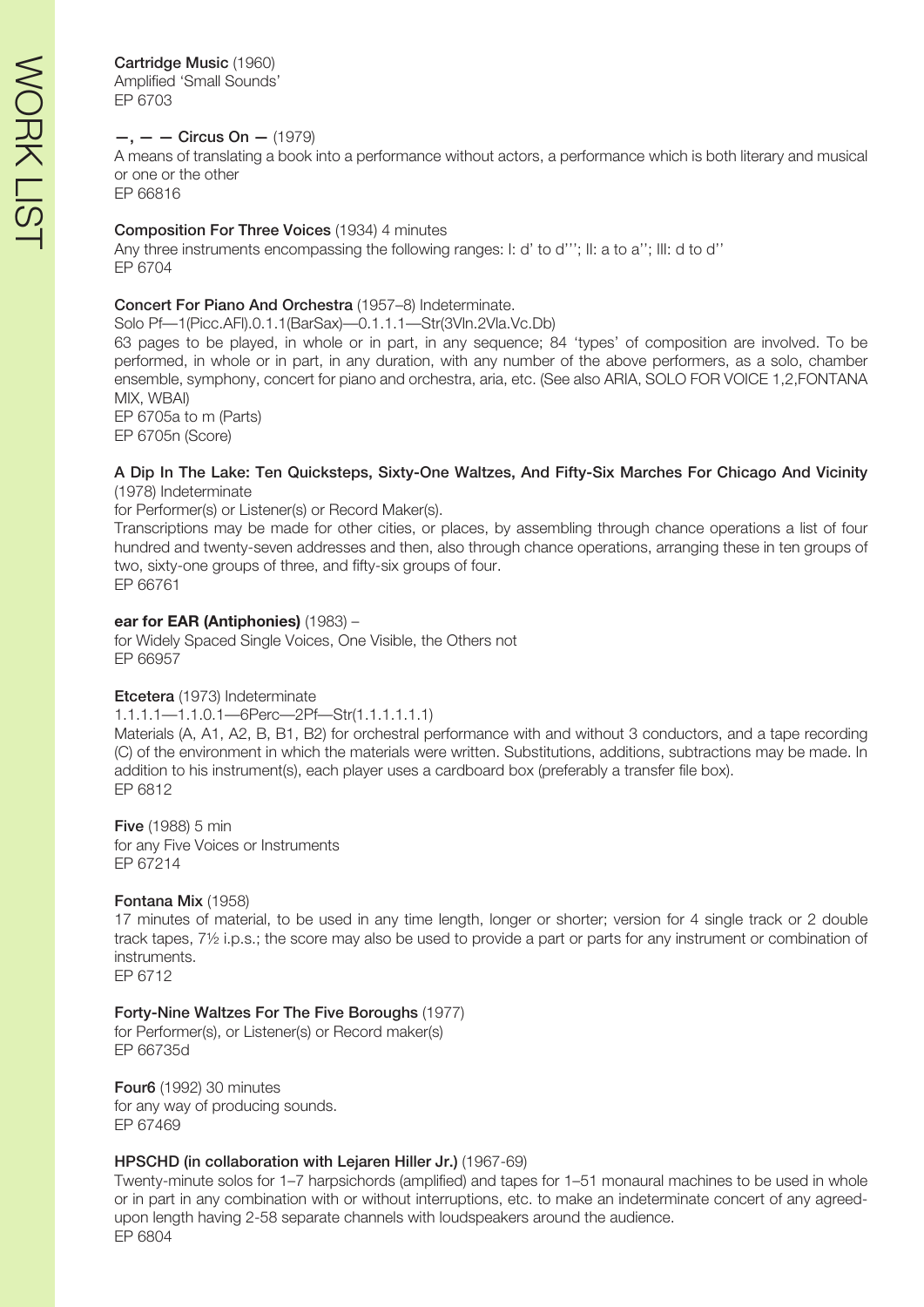for any 42 recordings, score to be realized as a magnetic tape EP 6719

### Lecture On The Weather (1975)

for twelve Speaker-Vocalists (or Instrumentalists), preferably American Men who have become Canadian Citizens, each using his own sound system, each sound system given an equalization distinguishing it from the others. Materials for an unconducted Radio Broadcast or Theatrical Performance: Recordings of Breeze, Rain and Thunder; Film representing Lightning by means of briefly projected negatives of drawings by Thoreau, and a Preface. EP 6817

#### Les Chants De Maldoror Pulvérises Par L'assistance Même (1971)

200 pages pour un public francophone de pas plus de 200 personnes. EP 6809

Music For… (1985) ca. 30 minutes Voice—1.1.1.0—1.1.1.0—4Perc—2Pf—Str(1.1.1.1.0) Parts without score (no fixed relation, title to be completed by adding the number of players performing to "Music For'') EP 67040-P

#### Music for Amplified Toy Pianos (1960) Indeterminate for any number of Toy Pianos EP 6724

Music for Piano 4-19 (1953) Indeterminate for any number of Pianos EP 6732

Music for Piano 21–36; 37–52 (1955) Indeterminate for any number of Pianos EP 6734

#### Music for Piano 53-68 (1956) Indeterminate for any number of Pianos

EP 6735

Music for Piano 69-84 (1956) Indeterminate for any number of Pianos EP 6736

# Music For "The Marrying Maiden'' (1960)

To be realized as a magnetic tape EP 6737 EP 6737a (tape)

Music Walk (1958) for One (or more) Piano using Radio and/or Recordings EP 6739

Postcard From Heaven (1983) for One to Twenty Harps EP 66923

Radio Music (1956) 6 minutes 1–8 Performers, each at one Radio EP 6783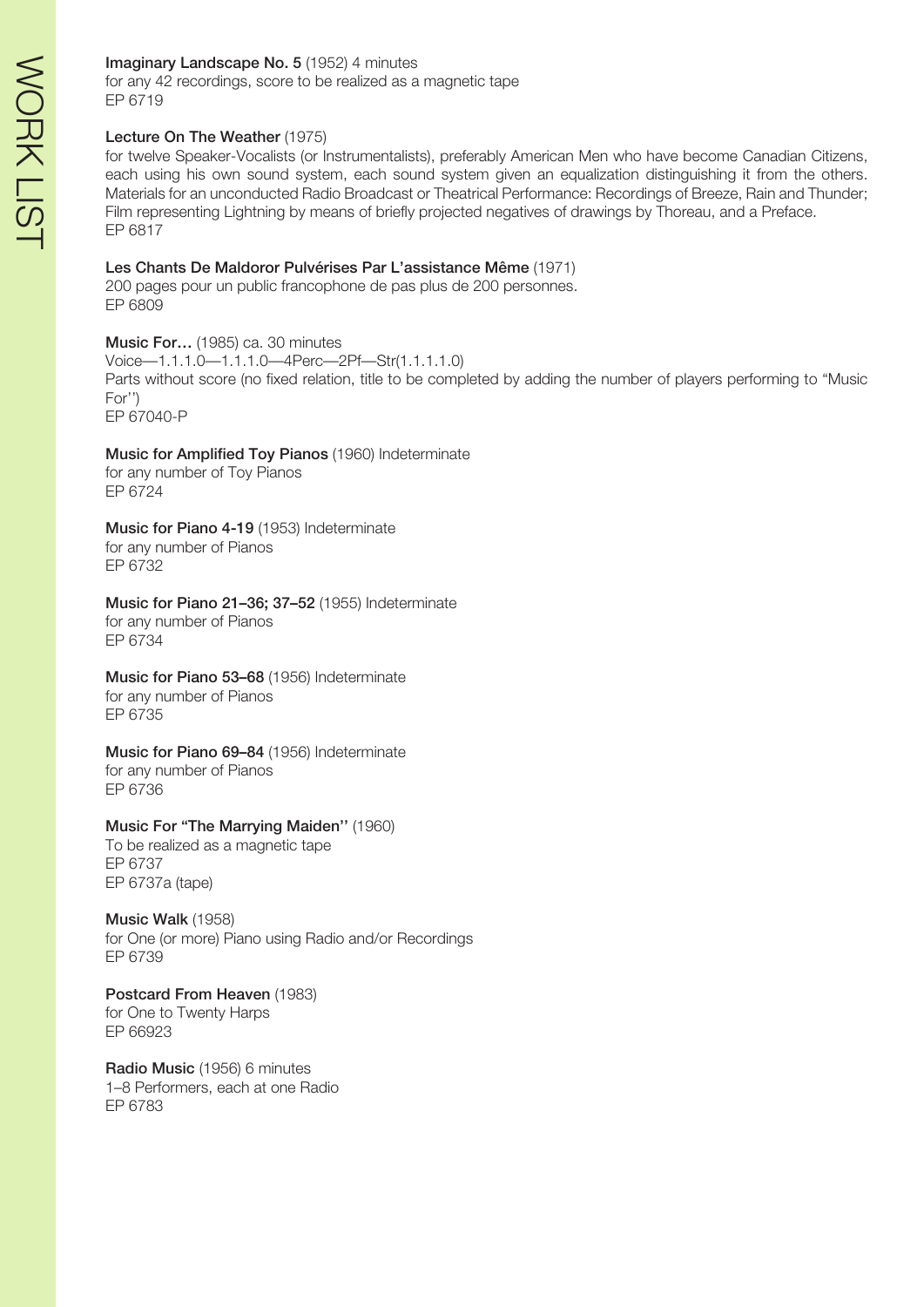#### Renga (1976)

Score (361 drawings by Thoreau sometimes superimposed) and 78 parts (for any instruments and/or voices): to be played alone or (as an occasional piece) with APARTMENT HOUSE 1776 or some other musicircus (live or recorded) appropriate to another occasion than the Bicentennial of the USA, an occasion, for example, such as the birth or death of another musically productive nation or person, or the birthday of a society concerned with some aspect of creative production of sound, eg., birds, marine animals, weather changes, earthquakes, or plants (equipped with cartridges and used as percussion instruments, as in CHILD OF TREE and BRANCHES, or acoustically isolated and by means of a suitable technology made audible), copyright restrictions permitting. When the right to play music (eg. the music of another composer) is not granted by a copyright owner, monophonic imitations in the manner either of CHEAP IMITATION or certain of the SOLOS FOR VOICE in SONG BOOKS or four-part imitations in the manner of APARTMENT HOUSE 1776 (Harmonies I, II, III etc.) may be composed. EP 6818

#### Rozart Mix (1965)

Correspondence and Notes re: preparation of a magnetic tape. EP 6800

#### Score (40 Drawings by Thoreau) and 23 Parts (1974)

for any instruments and/or voices. Twelve Haiku followed by a recording of the Dawn at Stony Point, New York, August 6,1974 EP 6815

#### Scottish Circus (1990) 30 minutes

Musicircus based on Scottish traditional music. EP 67496

#### Sculptures Musicales (1989)

for sounds lasting and leaving from different points and forming a sounding sculpture. EP 67348

#### Solo with Obbligato Accompaniment of Two Voices in Canon, and Six Short Inventions on the Subject of the Solo (1933) 15 minutes

for any three or more Instruments encompassing the range g to g'' EP 6752

#### Sonata For Two Voices (1933) 6 minutes

for any two or more instruments encompassing the following ranges: I: c' to c''' and II: c to c'' EP 6754

#### Sounds Of Venice (1959) 3 minutes

Score for solo television performance, involving a large number of properties and four single-track tapes. EP 6756

#### Telephones and Birds (1977) 30 minutes

3 performers. Telephone Announcements and recordings of Bird Songs. EP 66689

#### Theatre Piece (1960)

1–8 parts for musicians, dancers, singers etc. to be used in whole or in part, in any combination. EP 6759a-h

#### Variations I (1958)

Parts to be produced from the score, with or without the extra materials; any number of players, any sound producing means. EP 6767 (Score) EP 6767a (Extra materials)

# Variations II (1961)

Parts to be produced from the score, any number of players, any sound producing means. EP 6768

Variations III (1963) for any one or any number of people performing any actions. EP 6797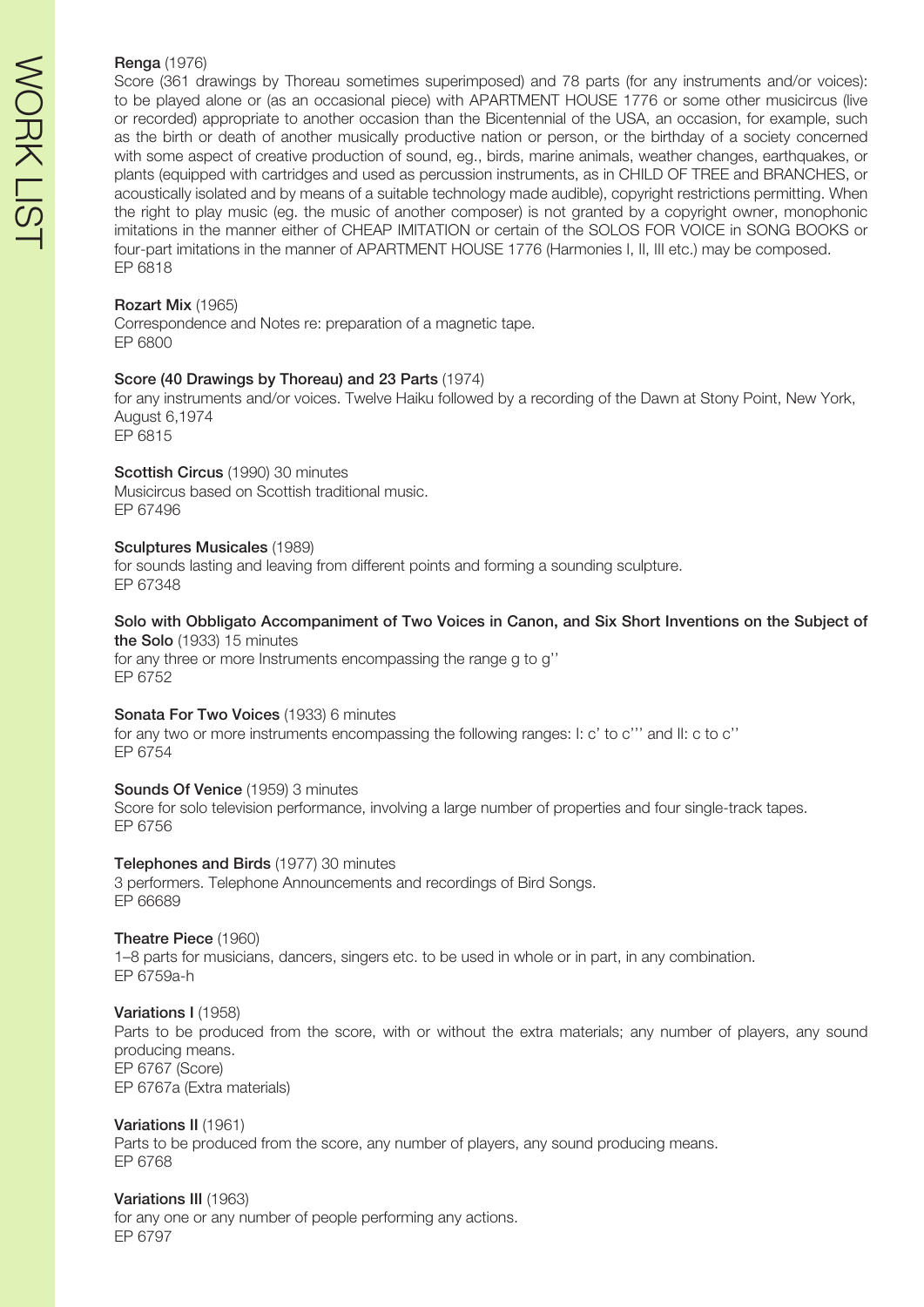# WORK LISTWORK LIS-

#### Variations IV (1963)

for any number of players, any sounds or combinations of sounds produced by any means, with or without other activities. EP 6798

#### Variations V (1965)

37 remarks re: an Audio-Visual Performance. EP 6799

#### Variations VI (1966)

for a plurality of sound systems. EP 6802

#### Variations VIII (1978)

No music or recordings (poster for Heinz-Klaus Metzger / Rainer Riehn) EP 66766

#### WBAI (1960)

Auxiliary score for performance with lecture (WHERE ARE WE GOING AND WHAT ARE WE DOING?) or instrumental performance (any parts of CONCERT), involving magnetic tape (FONTANA MIX), recordings, radios, etc. EP 6772

#### WGBH-TV (1971)

for composers and Technicians EP 6808 (score) EP 6808a (film of John Cage performing this work)

#### Where Are We Going? And What Are We Doing? (1960)

4 single-track tapes to be used, in whole or in part, to provide a single lecture, or used in any combination up to 4 to provide simultaneous lectures.

EP 6773

#### Winter Music (1957)

for One to Twenty Pianos EP 6775

# Vocal / Choral Works

Aria (1958) for Solo Voice (any range) EP 6701

City Wears A Slouch Hat (1941) 35 minutes for Four Speakers, Percussion Quartet, Sound Effects Person and Conductor EP 67497

A Collection Of Rocks (1985) 20 minutes SSAATTBB—2.2.2.ASax.TSax.BarSax.2—2.2.2.0—Str(no Vla or Db) EP 67041

ear for EAR (Antiphonies) (1983) for Widely Spaced Single Voices, One visible, the Others not EP 66957

Experiences (1948) 6 minutes II. for Solo Voice EP 6708b

Five (1988) 5 minutes for any five voices or instruments EP 67214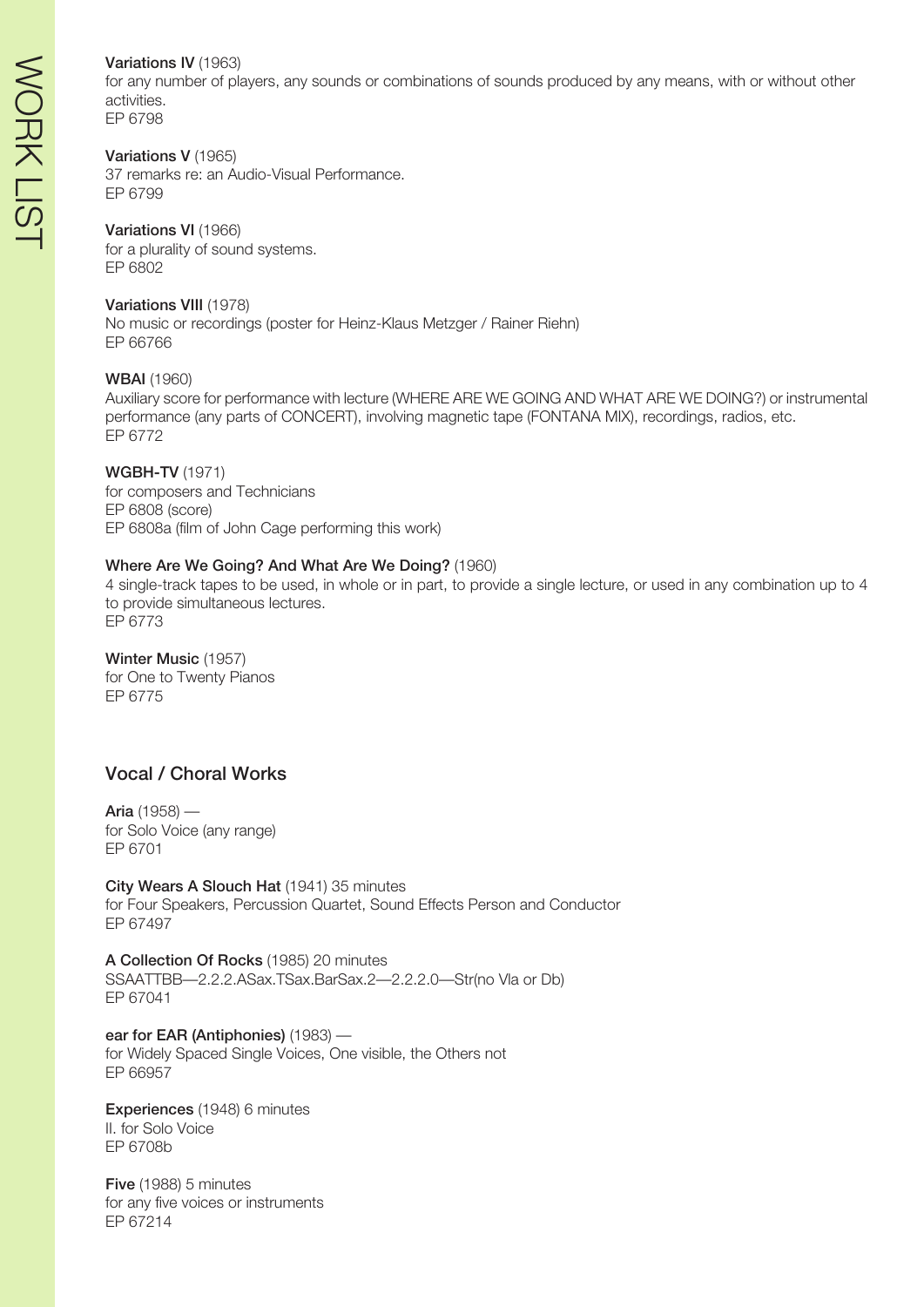A Flower (1950) 4 minutes for Voice and Piano EP 6711

#### Forever and Sunsmell (1942) 5 minutes for Voice and Percussion Duet EP 6715

Four2 (1990) 7 minutes for Mixed Chorus EP 67368

Four Dances (1943) 18 minutes for Piano, Percussion and Voice EP 67450

Four Solos For Voice (93–96) (1989) 15 minutes for Soprano, Mezzo Soprano, Tenor and Bass Voice EP 67226

Four Walls (1944) 40 minutes for Voice and Piano EP 66910

Hymnkus (1986) — Voice—1.AFl.0.1.ASax.TSax.1—0.0.1.0—2Perc—2Pf—Vln.Vc EP 67158

Hymns And Variations (1979) ca. 20 minutes for 12 Amplified Voices EP 66812

Indeterminacy (1959) ca. 90 minutes for Speaker with or without musical material EP 68142

#### Lecture On The Weather (1975)

for Twelve Speaker-Vocalists (or Instrumentalists), preferably American Men who have become Canadian Citizens, each using his own sound system, each sound system given an equalization distinguishing it from the others. Materials for an unconducted Radio Broadcast or Theatrical Performance: Recordings of Breeze, Rain and Thunder; Film representing Lightning by means of briefly projected negatives of drawings by Thoreau, and a Preface. EP 6817

Les Chants de Maldoror Pulvérises Par L'Assistance Même (1971) 200 pages pour un public francophone de pas plus de 200 personnes. EP 6809

Litany For The Whale (1980) ca. 12 minutes Vocalise for Two Voices EP 66880

Mirakus2 (1985) 8 minutes for Solo Voice EP 67067

Music For… (1985) ca. 30 minutes Voice—1.1.1.0—0.1.1.0—4Perc—2Pf—Str(1.1.1.1.0) Parts without score (no fixed relation, title to be completed by adding to "Music For''- the number of players performing.) EP 67040P

Nowth Upon Nacht (1985) 1 minute for Voice and Piano EP 67039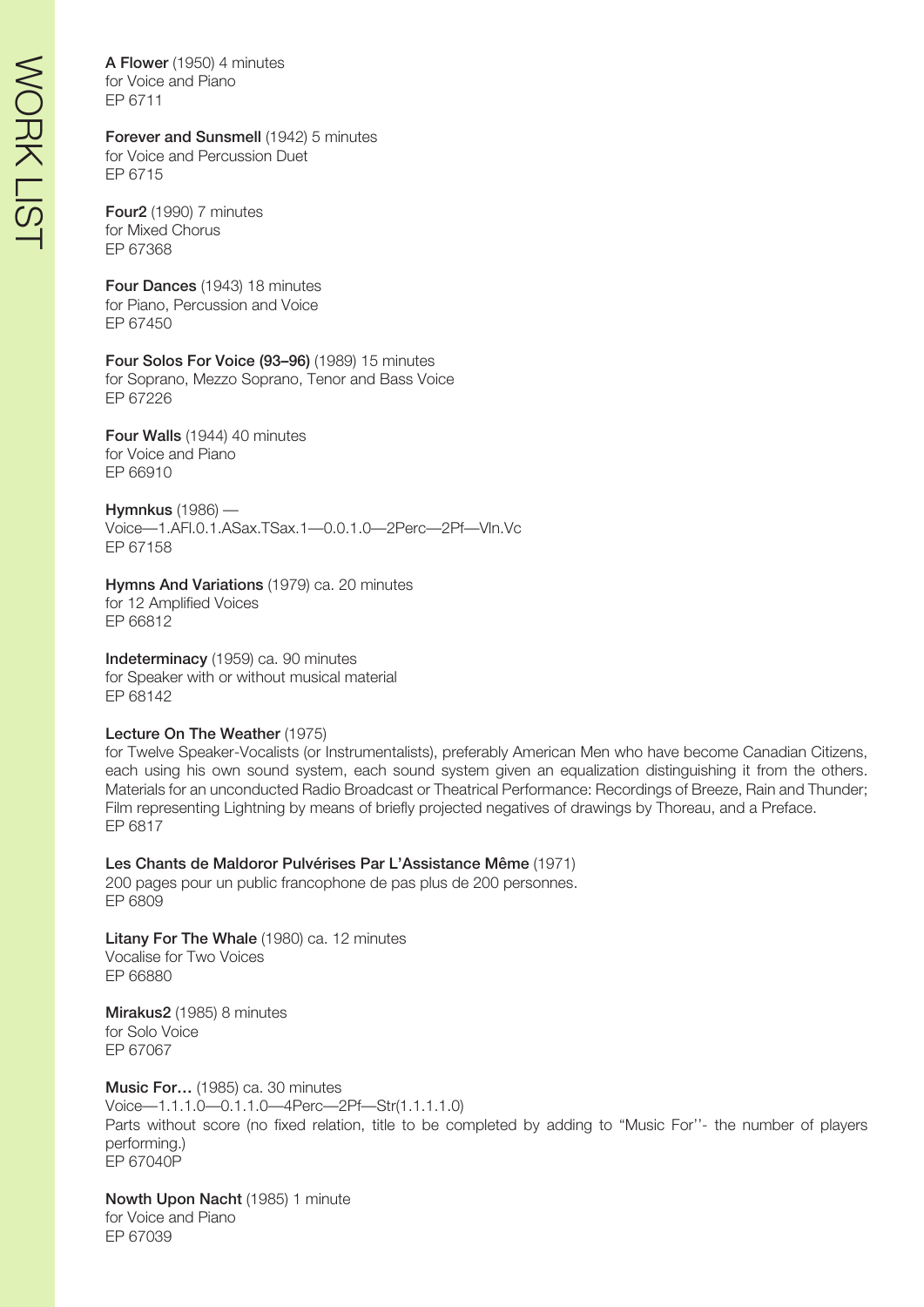#### Quartet (1976-8) 40 minutes

SSSAAATTTBBB—4.2.9.ACl.BCl.ASax.TSax.BarSax.2—Euph.4.2.3Cnt.3.2—Timp EP 6820

Ryoanji (1985) for Voice and Percussion Obbligato EP 66986c

#### Score (40 Drawings by Thoreau) and 23 Parts (1974)

for any instruments and / or voices. Twelve Haiku followed by a recording of the Dawn at Stony Point, New York, August 6, 1974 EP 6815

Selkus2 (1985) 9 minutes for Solo Voice EP 67068

She is Asleep (1943) 15 minutes for Voice and Prepared Piano EP 6747

#### Sixty-Two Mesostics Re Merce Cunningham (1971) —

for Solo Voice using Microphone EP 6807

Solo For Voice 1 (1958) Any range. To be used alone or with any part of CONCERT EP 6750

Solo For Voice 2 (1960) Any range. To be used alone or with CONCERT, FONTANA MIX, CARTRIDGE MUSIC EP 6751

Song Books, Vol.1: 3-58 (1970) for Solo Voice EP 6806a

Song Books, Vol.2: 59-92 (1970) for Solo Voice EP 6806b

Sonnekus2 (1985) 6 minutes for Solo Voice EP 67069

Theatre Piece (1960) 1–8 parts for musicians, dancers, singers etc. To be used in whole or in part, in any combination. EP 6759a-h

Three Songs (1933) Variable for Voice and Piano EP 67417

The Wonderful Widow of Eighteen Springs (1942) 2 minutes for Voice and Piano EP 6297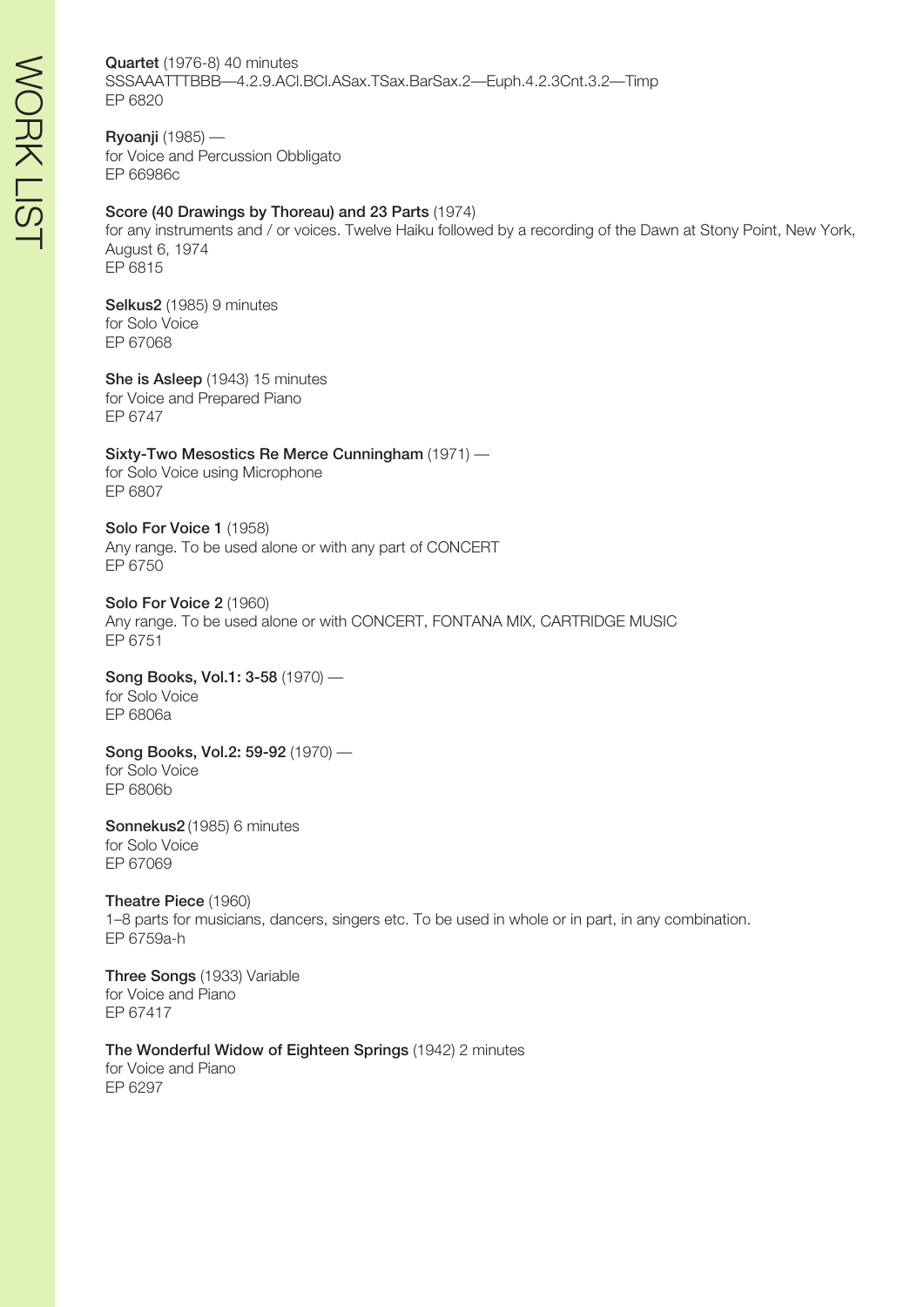NB: Other Cage works may also be realised as theatrical performances

# 4'33'' (No. 2) (0'00'') (1962)

Solo to be performed in any way by anyone. EP 6796

# City Wears a Slouch Hat (1941) 35 minutes

for Four Speakers, Four Percussionists, Sound Effects Person and Conductor EP 67497

Europeras 1/2 (1987) 135 minutes

Soloists—3(2Picc).3(2Ca).3(BCl).2—2.2.3.1—Timp—Perc—Str (1.1.1.1.1)—Tape(Org) EP 67100a

Europeras 3/4 (1990) 100 minutes

Europera 3: 6 Singers, 2 Pianos, 6 Gramophone Operators, Lighting, Tape Europera 4: 2 Singers, Piano, Record Player, Lighting EP 67350

# Europera 5 (1991) 60 minutes

2 Singers, Piano, Tape Machine Operator, Lighting Technician EP 67405

# Lecture On The Weather (1975)

for twelve Speaker-Vocalists (or Instrumentalists), preferably American Men who have become Canadian Citizens, each using his own sound system, each sound system given an equalization distinguishing it from the others. Materials for an unconducted Radio Broadcast or Theatrical Performance: Recordings of Breeze, Rain and Thunder; Film representing Lightning by means of briefly projected negatives of drawings by Thoreau, and a Preface. EP 6817

# Sounds Of Venice (1959) 3 minutes

Score for solo television performance, involving a large number of properties and four single-track tapes. EP 6756

# Theatre Piece (1960)

1–8 parts for musicians, dancers, singers etc. to be used in whole or in part, in any combination. EP 6759a-h

# Variations III (1963)

for any one or any number of people performing any actions. EP 6797

# Variations IV (1963)

for any number of players, any sounds or combinations of sounds produced by any means, with or without other activities.

EP 6798

# Variations V (1965)

37 remarks re: an Audio-Visual Performance. EP 6799

# WBAI (1960)

Auxiliary score for performance with lecture (WHERE ARE WE GOING AND WHAT ARE WE DOING?) or instrumental performance (any parts of CONCERT), involving magnetic tape (FONTANA MIX), recordings, radios, etc. EP 6772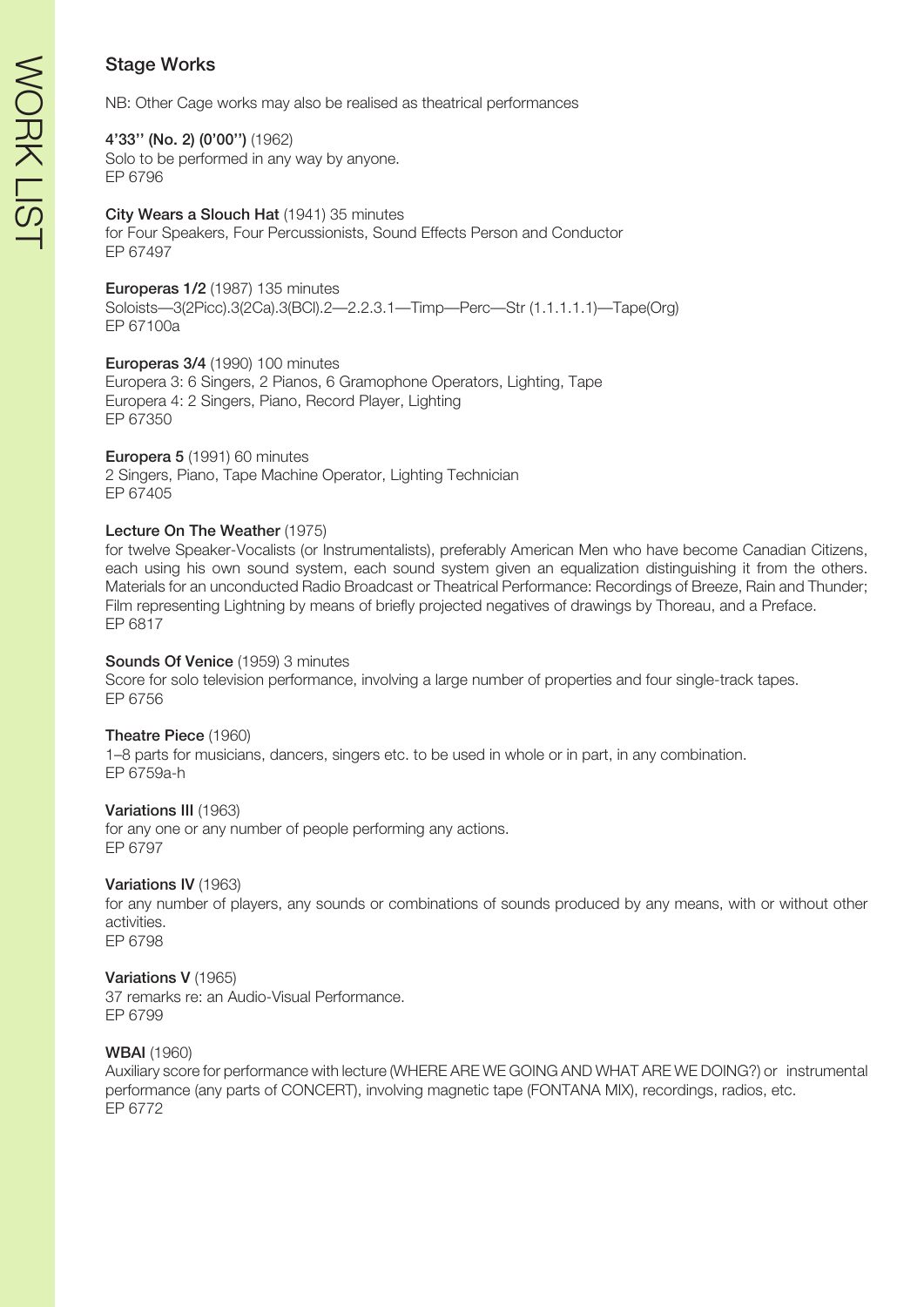# Electroacoustic Works

#### 33 ¹/3 (1978)

for Twelve Turntables, Amplifiers, Pairs of Speakers and any 300 33 1/3 records EP 68309

#### Electronic Music for Piano (1965) —

for Solo Piano and Electronic Sounds EP 6801

Essay (1988) 14 minutes (version 1), 17 minutes (version 2) Computer generated tape EP 67180

#### Fontana Mix (1958)

17 minutes of material, to be used in any time length, longer or shorter version for 4 single track or 2 double track tapes, 7½ i.p.s. the score may also be used to provide a part or parts for any instrument or combination of instruments. EP 6712

EP 6712a / 6712b (tapes)

### HPSCHD (in collaboration with Lejaren Hiller Jr.) (1967-69)

Twenty-minute solos for 1-7 harpsichords (amplified) and tapes for 1–51 monaural machines to be used in whole or in part in any combination with or without interruptions, etc. to make an indeterminate concert of any agreed-upon length having 2–58 separate channels with loudspeakers around the audience. EP 6804

#### Imaginary Landscape No. 1 (1939) 6 minutes

for Two Variable Speed Phono Turntables, Frequency Recordings, Muted Piano and Cymbal EP 6716

#### Imaginary Landscape No. 4 (March No. 2) (1951) 4 minutes

12 Radios (24 Players and Conductor) EP 6718

#### Imaginary Landscape No. 5 (1952) 4 minutes

for any 42 recordings, score to be realized as a magnetic tape EP 6719

#### Improvisation IV ("Fielding Sixes") (1983)

3 Cassette Players EP 66954

#### Music For "The Marrying Maiden'' (1960)

to be realized as a magnetic tape EP 6737 EP 6737a (tape)

#### Music Walk (1958)

for One (or more) Piano using Radio and/or Recordings EP 6739

One11 (1992) 90 minutes A film without subject produced and directed by Henning Lohner EP 68191r

Radio Music (1956) 6 minutes 1-8 Performers, each at one Radio EP 6783

Rozart Mix (1965) Correspondence and Notes re: preparation of a magnetic tape. EP 6800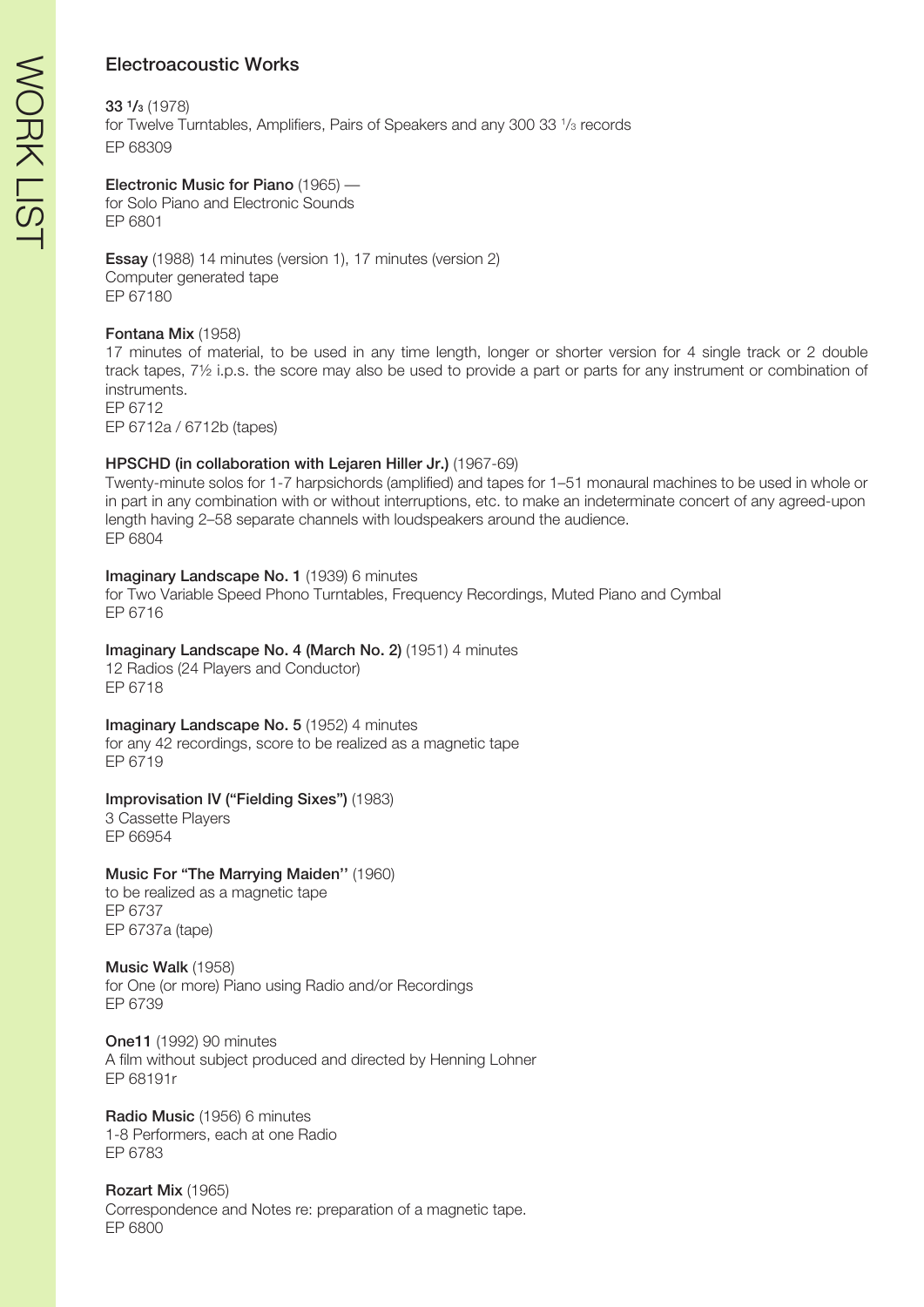#### Score (40 Drawings by Thoreau) and 23 Parts (1974)

for any instruments and/or voices. Twelve Haiku followed by a recording of the Dawn at Stony Point, New York, August 6, 1974 EP 6815

#### Sounds Of Venice (1959) 3 minutes

Score for solo television performance, involving a large number of properties and four single-track tapes. EP 6756

#### Speech (1955) 42 minutes

for Five Radios with News-reader EP 6793

#### **STEPS**

Instructions for a painting EP 68592

#### Telephones and Birds (1977) 30 minutes

for Three Performers, Telephone announcements and recordings of Bird Songs EP 66689

#### Water Walk (1959) 3 minutes

for solo television performance involving a large number of properties and a special single track tape. EP 6771 EP 6771a

WBAI (1960)

Auxiliary score for performance with lecture (WHERE ARE WE GOING AND WHAT ARE WE DOING?) or instrumental performance (any parts of CONCERT), involving magnetic tape (FONTANA MIX), recordings, radios, etc. EP 6772

#### Where Are We Going? And What Are We Doing? (1960)

4 single-track tapes to be used, in whole or in part, to provide a single lecture, or used in any combination up to 4 to provide simultaneous lectures. EP 6773

#### Williams Mix (1952) 4 minutes

Version for 8 single track or 4 double track tapes. EP 6774